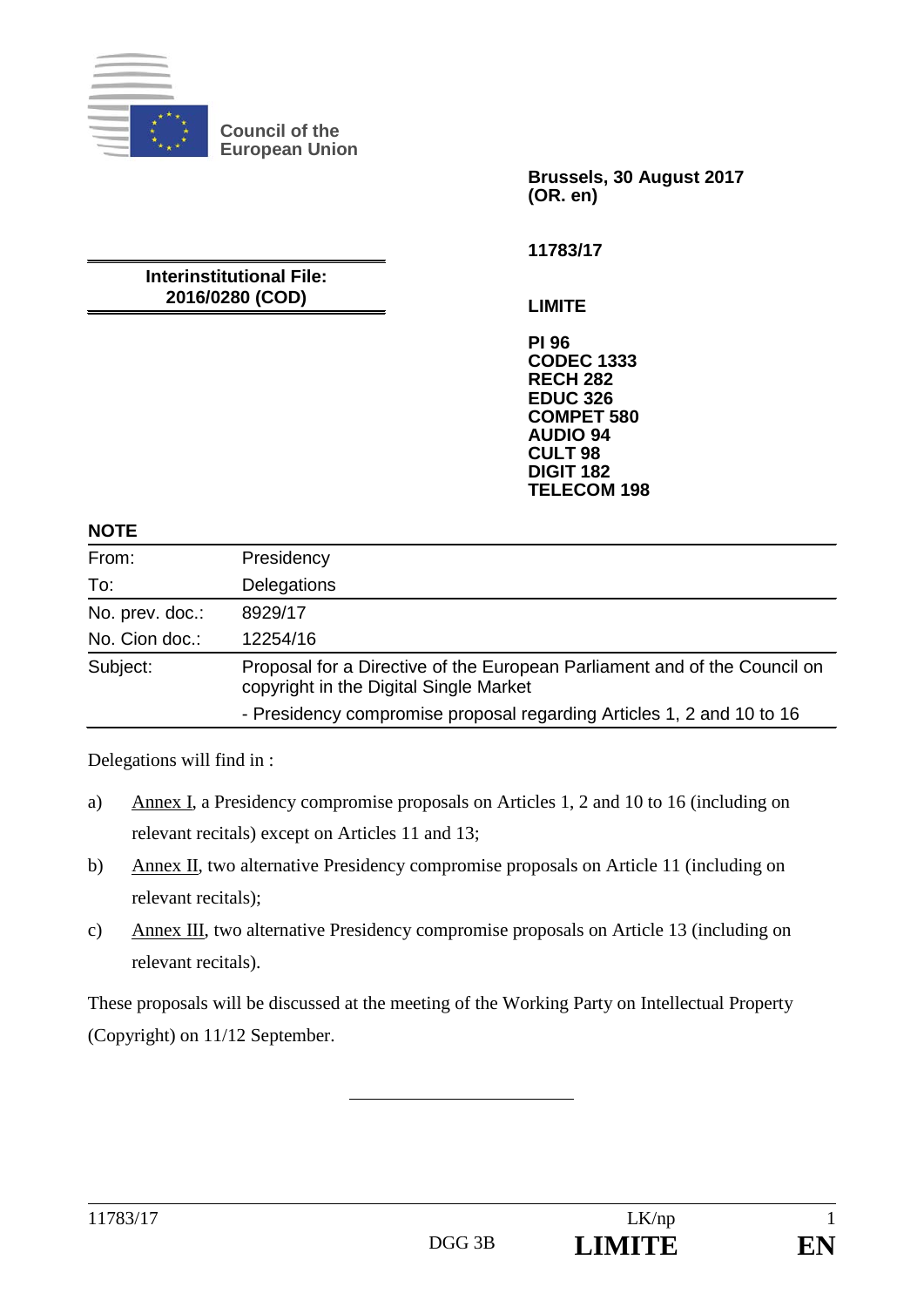# Proposal for a **DIRECTIVE OF THE EUROPEAN PARLIAMENT AND OF THE COUNCIL on copyright in the Digital Single Market**

- (29) **Video-on-demand** services have the potential to play a decisive role in the dissemination of **audiovisual** works across the European Union. **However, the availability of those works, in particular European works, on video-on-demand services remains limited.** Agreements on the online exploitation of such works may **be difficult to conclude due to issues** related to the licensing of rights. Such issues may, for instance, appear when the holder of the rights for a given territory is not interested in the online exploitation of the work **and does not license or holds back the online rights, which can lead to the unavailability of audiovisual works on video-on-demand services. Other issues may be** linked to the windows of exploitation.
- (30) To facilitate the licensing of rights in audiovisual works to video-on-demand **services**, this Directive requires Member States to **provide for** a negotiation mechanism allowing parties willing to conclude an agreement to rely on the assistance of an impartial body. **For that purpose, Member States may either create a new body or rely on an existing one that fulfils the conditions established by this Directive.** The body should meet with the parties and help with the negotiations by providing professional and external advice. **The use of and the participation in the negotiation mechanism should remain voluntary.** Against that background, Member States should **be free to** decide on the **concrete** functioning of the negotiation mechanism, including the timing and duration of the assistance to negotiations and the bearing of the costs. Member States should ensure that administrative and financial burdens remain proportionate to guarantee the efficiency of the negotiation **mechanism.**

*Recitals 31 to 35 see Annex II*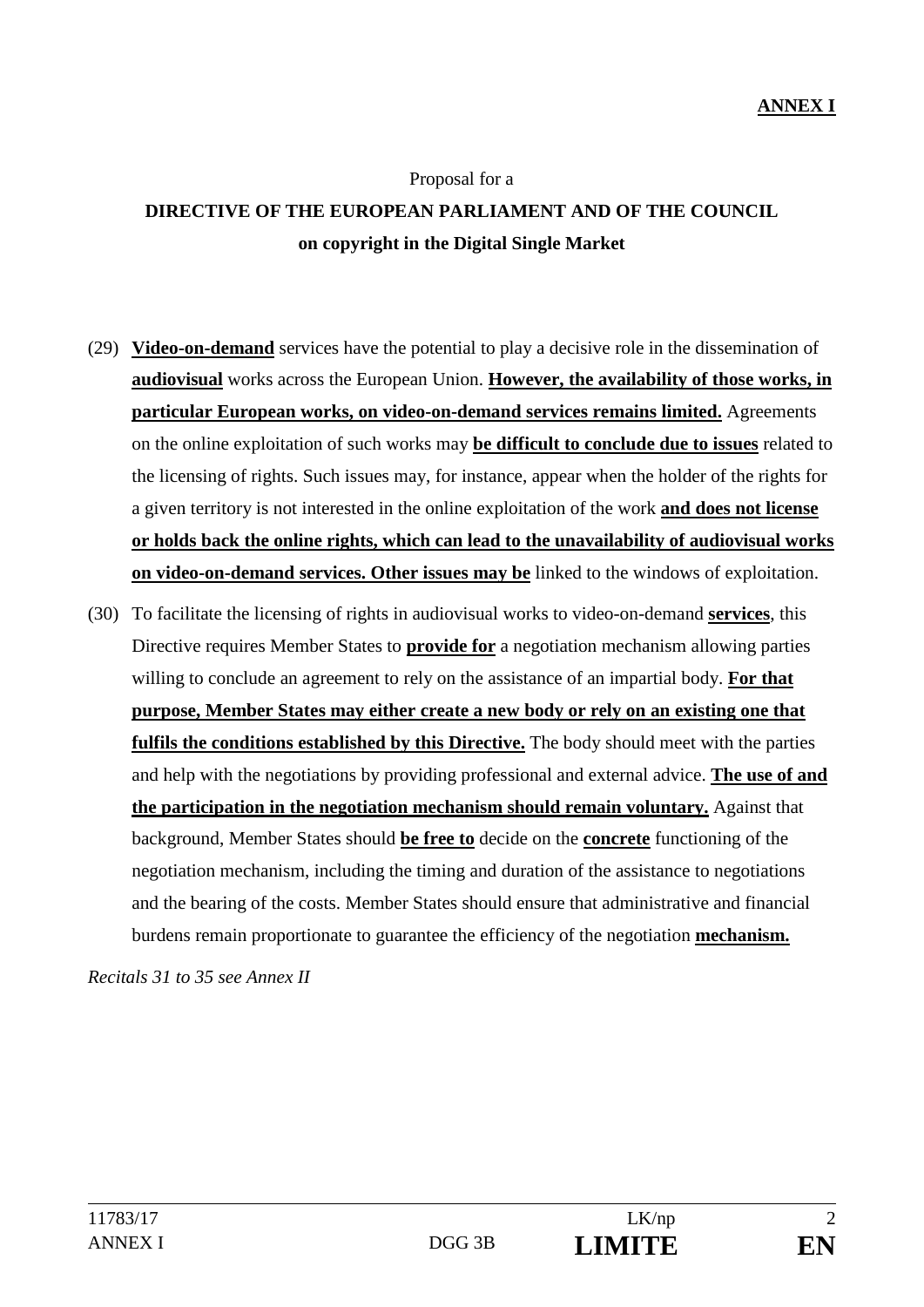(36) Publishers, including those of press publications, books or scientific publications, often operate on the basis of the transfer of authors' rights by means of contractual agreements or statutory provisions. In this context, publishers make an investment with a view to the exploitation of the works contained in their publications and may in some instances be deprived of revenues where such works are used under exceptions or limitations, such as the ones for private copying and reprography, **or under public lending schemes**. In a number of Member States **the** compensation **or remuneration** for **such uses** is shared between authors and publishers. In order to take account of this situation and improve legal certainty for all concerned parties, Member States should be allowed to determine that, when an author has transferred or licensed his rights to a publisher or otherwise contributes with his works to a publication and there are systems in place to compensate for the harm caused by an exception or limitation, publishers are entitled to claim a share of such compensation. **The same possibility should exist for remuneration for public lending.** The burden on the publisher to substantiate his claim for the compensation or remuneration should not exceed what is required under the system in place. **Member States should remain free to lay down the conditions as to the sharing of this compensation or remuneration between authors and publishers in accordance with their national systems.**

## *Recitals 37 to 39 see Annex III*

(40) **[…]** Authors and performers need information to assess the economic value of their rights which are harmonised under Union law. This is especially the case where such rightholders grant a licence or a transfer of rights **for the purposes of exploitation** in return for remuneration. **This need does not arise to the same extent when the work or performance is merely used by the contractual partner for activities the main purpose of which is not the exploitation of the work or performance itself, such as for administrative purposes or in the context of the use of logos or house styles and also in cases where the author has granted an indefinite license to the public without remuneration.**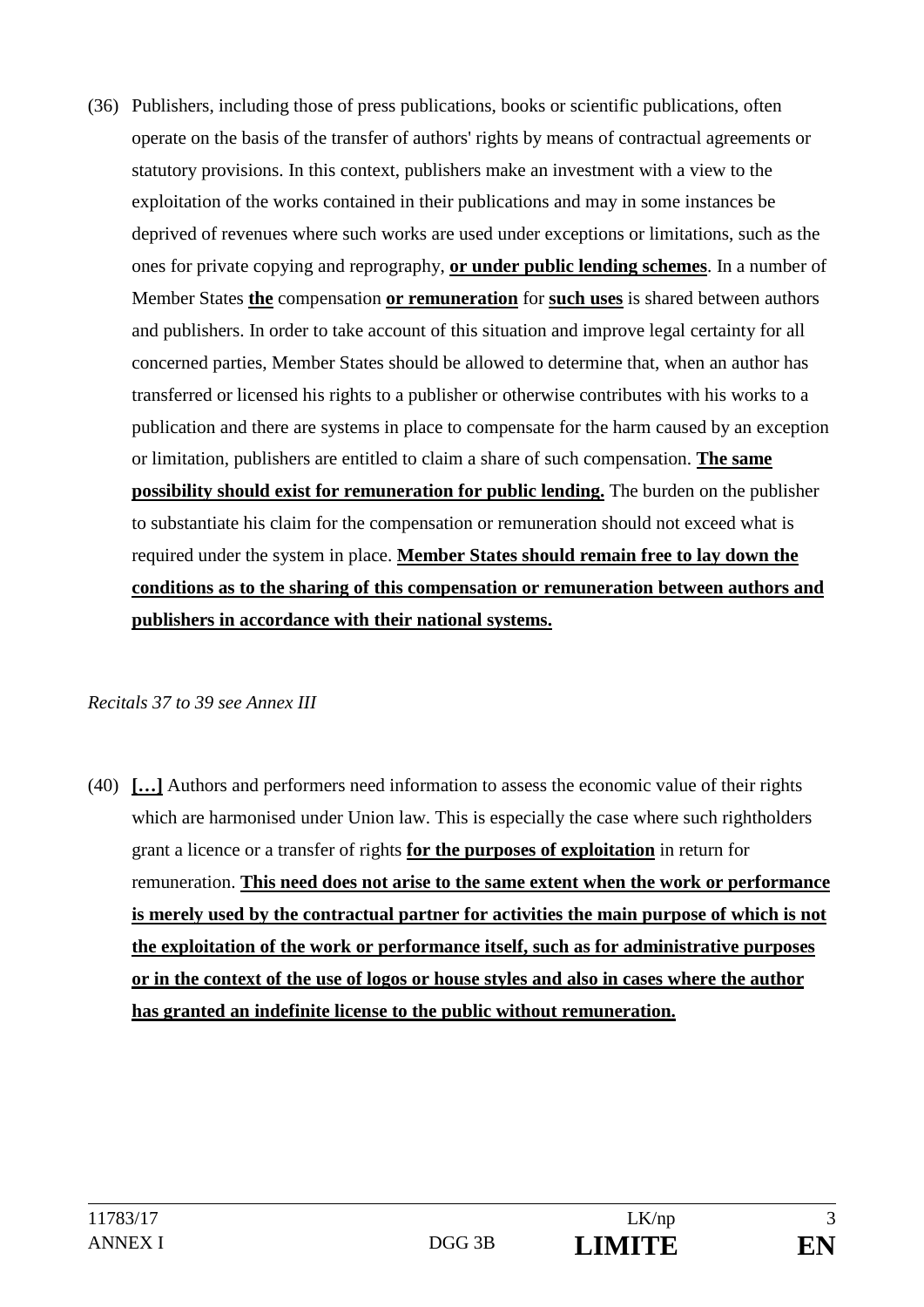(40a) As authors and performers tend to be in a weaker contractual position when they grant licences or transfer their rights, they need information, to assess the continued economic value of their rights, compared to the remuneration received for their licence or transfer, but they often face a lack of transparency. Therefore, the sharing of adequate information by their contractual counterparts or their successors in title is important for the transparency and balance in the system that governs the remuneration of authors and performers.

**In order to ensure that exploitation-related information is provided to authors and performers also in cases where the rights have been sublicensed by the first contractor to other parties who exploit the rights, this Directive obliges the sublicensees to provide the licensors at their request relevant information on the exploitation of the rights. Member States should have the option, in compliance with Union law, to provide authors and performers a higher level of transparency through national provisions.** 

(41) When implementing transparency obligations, the specificities of different content sectors and of the rights of the authors and performers in each sector **as well as the significance of the contribution of authors and performers to the overall work or performance** should be considered. Member States should consult all relevant stakeholders **when determining** sector-specific requirements. Collective bargaining should be considered as an option to reach an agreement between the relevant stakeholders regarding transparency. **Members States should be free to implement the transparency obligations by providing that agreements between authors, performers and their contractual counterparts subject to or based on collective bargaining agreements are considered compliant with the national provisions implementing this Directive when the relevant collective agreement provides for regular reporting to authors and performers on the exploitations of their works and performances in compliance with this Directive.** To enable the adaptation of current reporting practices to the transparency obligations, a transitional period should be provided for. The transparency obligations do not need to apply to agreements concluded with collective management organisations as those are already subject to transparency obligations under Directive 2014/26/EU.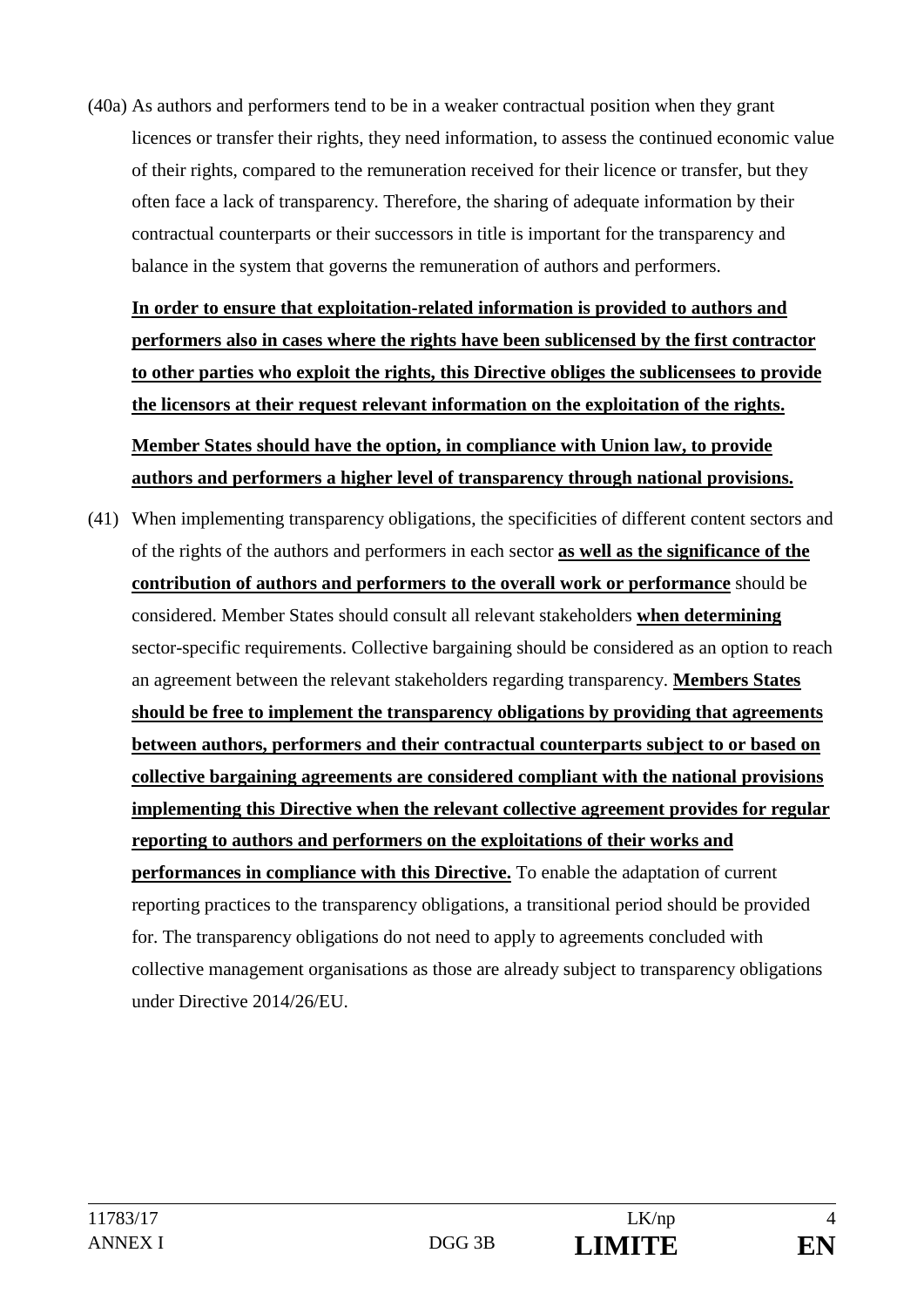- (42) Certain contracts for the exploitation of rights harmonised at Union level are of long duration, offering few possibilities for authors and performers to renegotiate them with their contractual counterparts or their successors in title **when the economic value of the rights turns out to be significantly higher than initially estimated**. Therefore, without prejudice to the law applicable to contracts in Member States, a remuneration adjustment mechanism **should be provided** for cases where the remuneration originally agreed under a licence or a transfer of rights is disproportionately low compared to the relevant revenues and benefits derived from the **subsequent** exploitation of the work or fixation of the performance. **[…]** The assessment of the situation should take account of the specific circumstances of each case as well as of the specificities and practices of the different content sectors, **including whether the contract is based on a collective bargaining agreement.** Where the parties do not agree on the adjustment of the remuneration, the author or performer should be entitled to bring a claim before a court or other competent authority.
- (43) Authors and performers are often reluctant to enforce their rights against their contractual partners before a court or tribunal. Member States should therefore provide for an alternative dispute resolution procedure that addresses claims **by authors and performers or their representatives** related to obligations of transparency and the contract adjustment mechanism. **For that purpose, Member States may either create a new body or rely on an existing one that fulfils the conditions established by this Directive. This alternative dispute resolution procedure should be without prejudice to the right of parties to assert and defend their rights by bringing an action before a court.**
- **(43a) As a consequence of the mandatory nature of the obligations provided for in Articles 14 and 15 of this Directive, the rules set out in Article 3(4) of the Regulation (EC) No 593/2008 of the European Parliament and of the Council1 should apply to the effect that where all other elements relevant to the situation at the time of the choice are located in one or more Member States, the parties' choice of applicable law other than that of a Member State shall not prejudice the application of Articles 14 and 15, as implemented in the Member State of the forum.**

 $\mathbf{1}$ **<sup>1</sup>** Regulation (EC) No 593/2008 of the European Parliament and of the Council of 17 June 2008 on the law applicable to contractual obligations (Rome I) (OJ L 177, 4.7.2008, p. 6–16).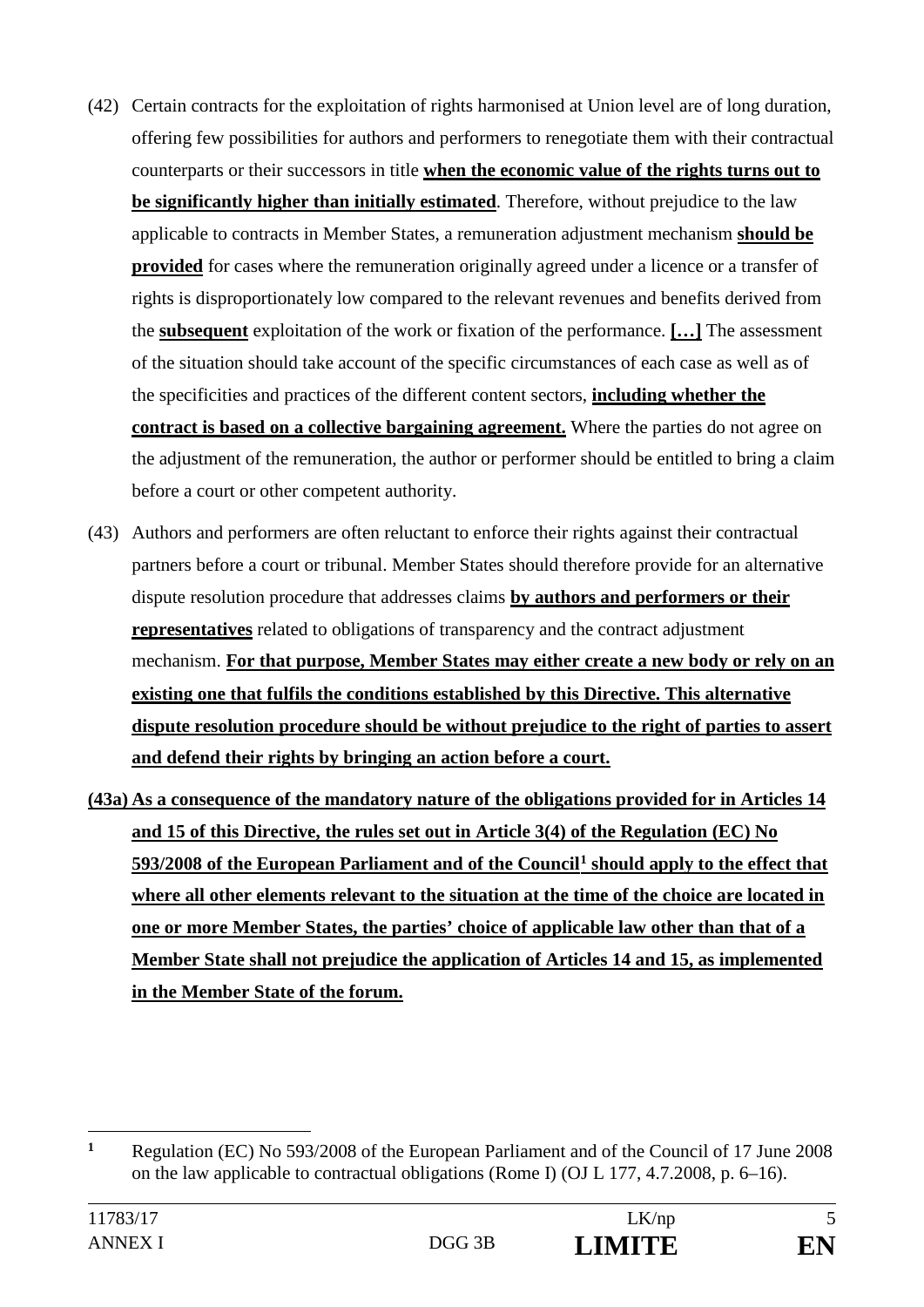# **TITLE I**

# **GENERAL PROVISIONS**

# *Article 1 Subject matter and scope*

(2) Except in the cases referred to in Article 6, this Directive shall leave intact and shall in no way affect existing rules laid down in the Directives currently in force in this area, in particular Directives 96/9/EC, 2001/29/EC, 2006/115/EC, 2009/24/EC, 2012/28/EU and 2014/26/EU, **nor shall it affect the rules laid down in Directive 2000/31/EC**.

# *Article 2 Definitions*

For the purposes of this Directive, the following definitions shall apply:

- (4) 'press publication' means **[…]** a collection **composed mainly** of literary works of a journalistic nature which:
	- **(a)** may also **include** other works or subject-matter;
	- **(b)** constitutes an individual item within a periodical or regularly-updated publication under a single title, such as a newspaper or a general or special interest magazine;
	- **(c) has** the purpose of providing **the general public with** information related to news or other topics; and
	- **(d)** is published in any media under the initiative, editorial responsibility and control of a service provider.

# **(5) 'information society service' is a service within the meaning of Article 1(1)(b) of Directive (EU) 2015/1535 of the European Parliament and of the Council2.**

<u>.</u>

**<sup>2</sup>** Directive (EU) 2015/1535 of the European Parliament and of the Council of 9 September 2015 laying down a procedure for the provision of information in the field of technical regulations and of rules on Information Society services (OJ L 241, 17.9.2015, p. 1–15).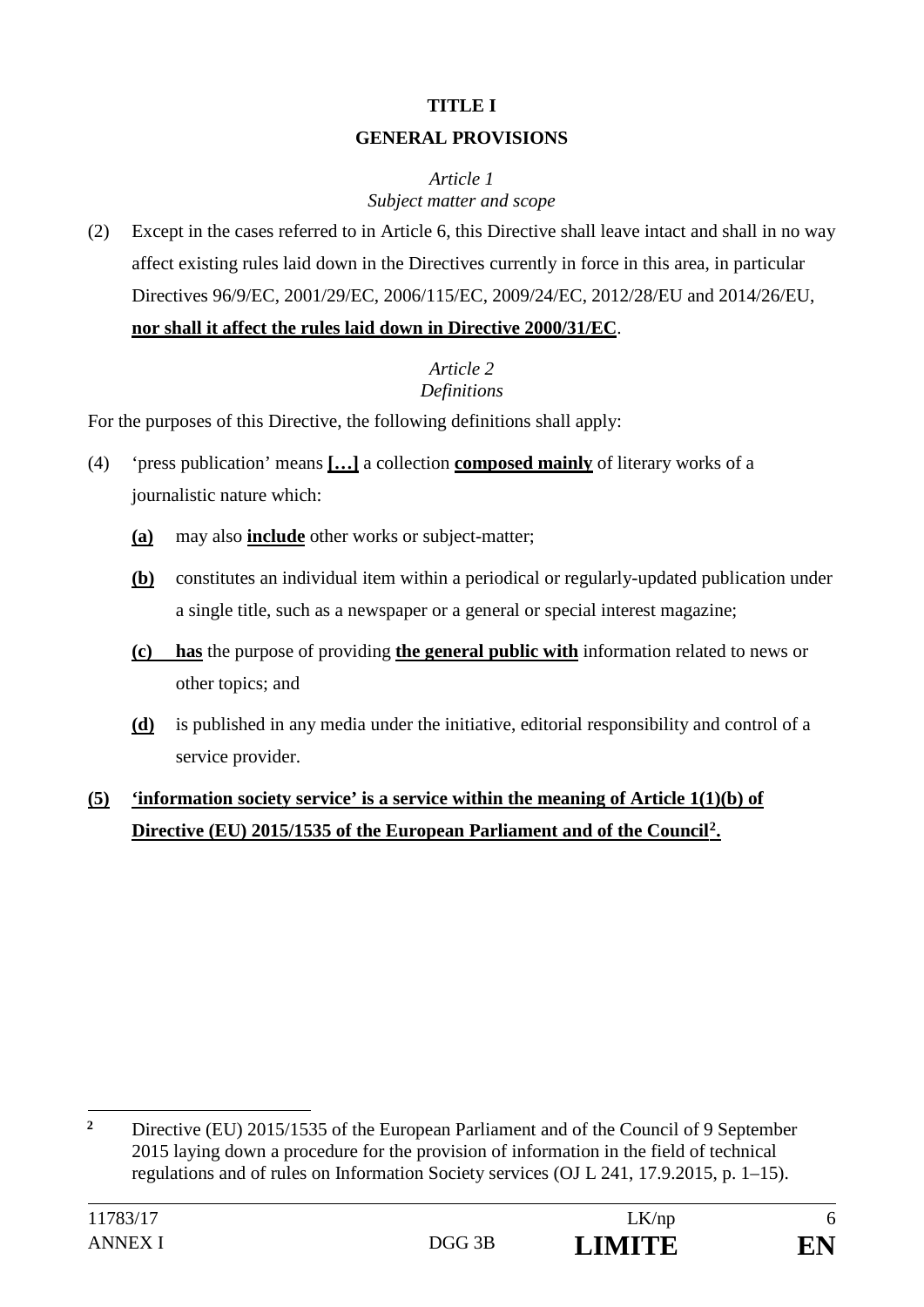## **TITLE III**

# **MEASURES TO IMPROVE LICENSING PRACTICES AND ENSURE WIDER ACCESS TO CONTENT**

# **CHAPTER 2**

**Access to and availability of audiovisual works on video-on-demand platforms**

#### *Article 10 Negotiation mechanism*

Member States shall ensure that parties **facing difficulties related to** the licensing of rights **when seeking to** conclude an agreement for the purpose of making available audiovisual works on videoon-demand services, may rely on the assistance of an impartial body with relevant experience. The body shall provide assistance **to the parties** with **their** negotiations and help **them** reach agreements, **including, where appropriate, by submitting proposals to the parties.** 

Member States shall notify to the Commission the body referred to in paragraph 1 no later than [date mentioned in Article 21(1)].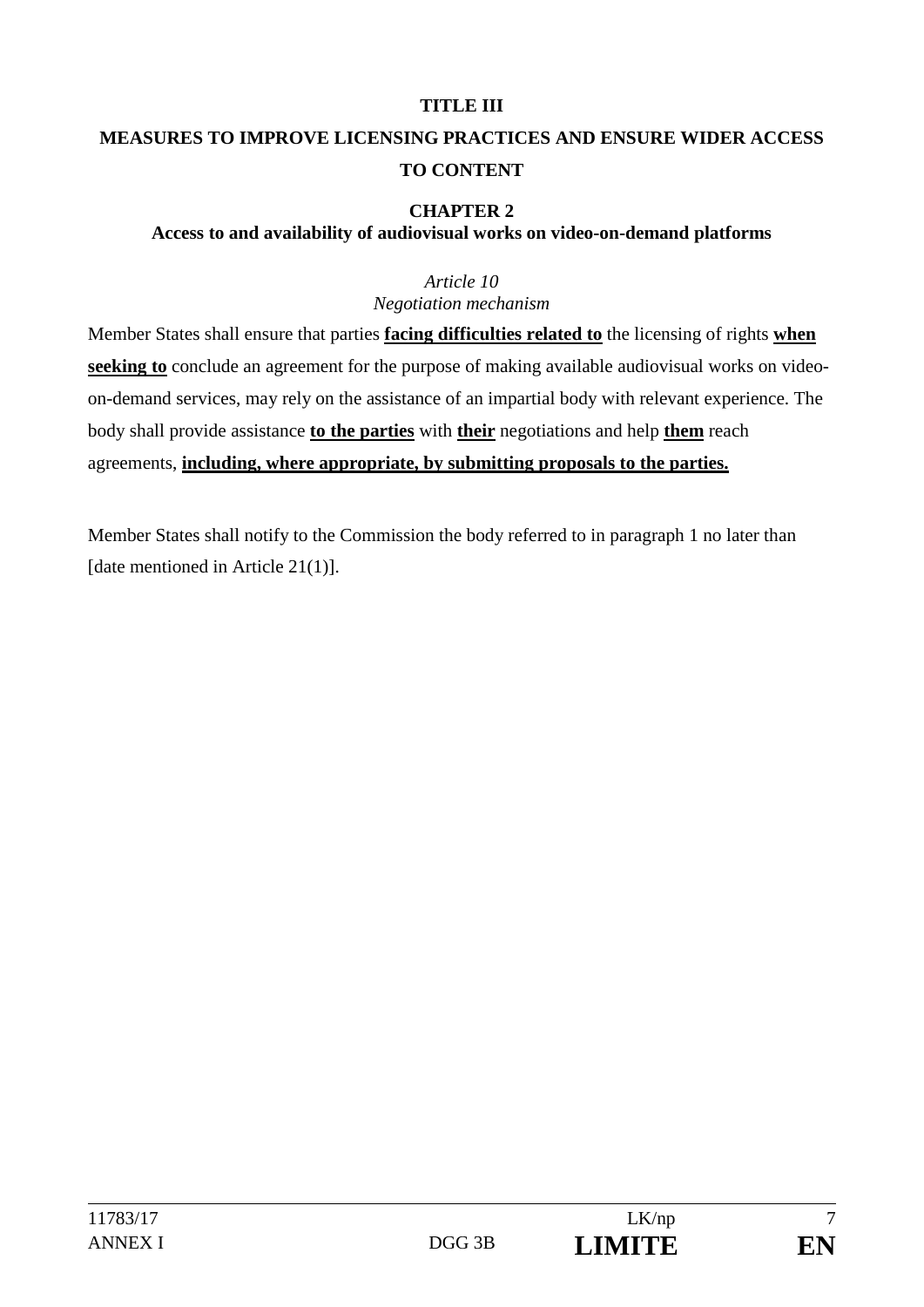#### **TITLE IV**

# **MEASURES TO ACHIEVE A WELL-FUNCTIONING MARKETPLACE FOR COPYRIGHT**

#### **CHAPTER 1 Rights in publications**

*Article 11* 

*see Annex II*

#### *Article 12 Claims to fair compensation*

Member States may provide that where an author has transferred or licensed a right to a publisher, such a transfer or a licence constitutes a sufficient legal basis for the publisher to **be entitled to** a share of:

**(a)** the compensation for the uses of the work made under an exception or limitation to the transferred or licensed right; **and**

# **(b) the remuneration for public lending provided for in Article 6(1) of Directive 2006/115/EC.**

#### **CHAPTER 2 Certain uses of protected content by online services**

*Article 13* 

*see Annex III*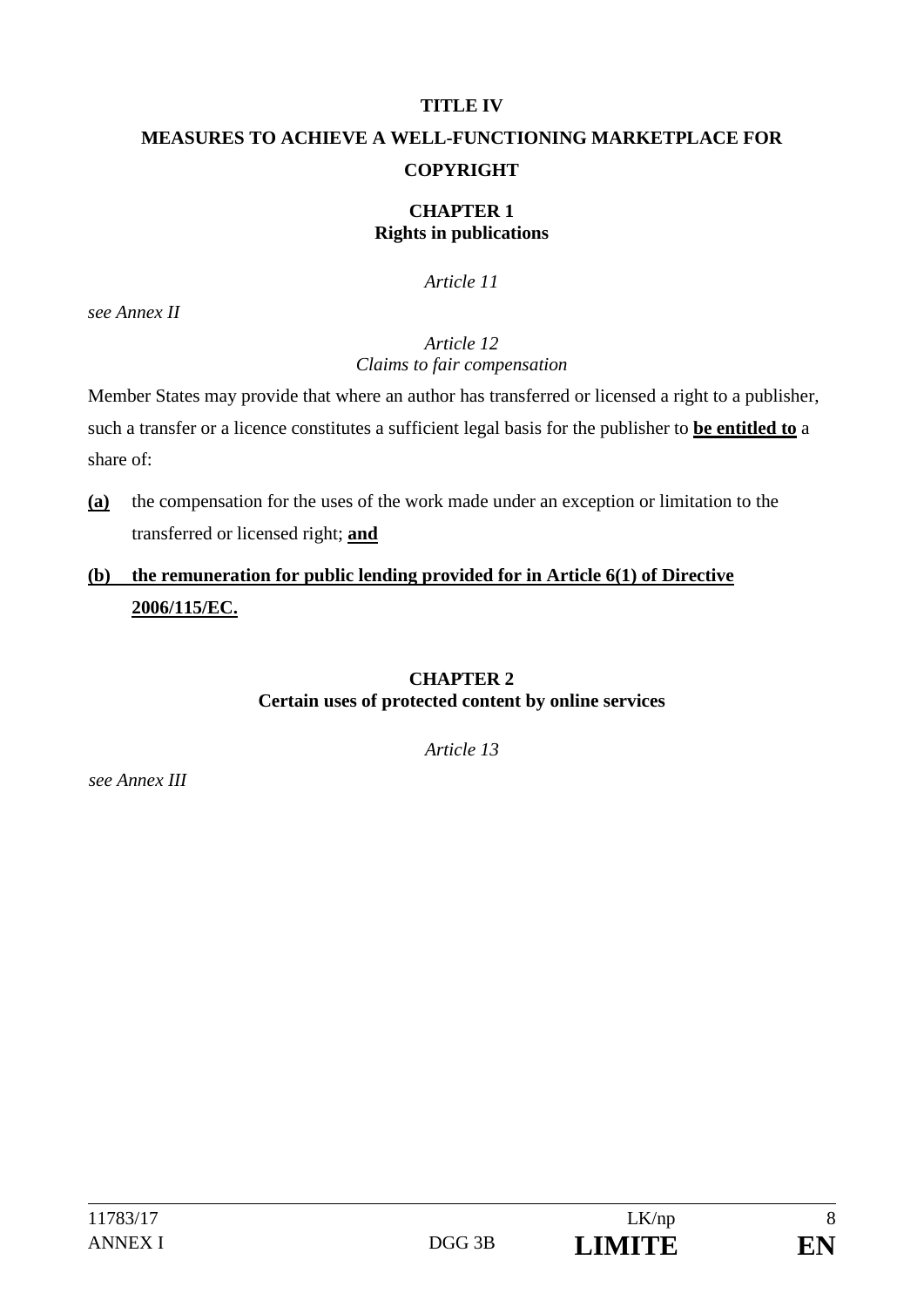## **TITLE IV**

# **MEASURES TO ACHIEVE A WELL-FUNCTIONING MARKETPLACE FOR COPYRIGHT**

## **CHAPTER 3**

# **Fair remuneration in exploitation contracts of authors and performers**

# *Article 14 Transparency obligation*

- 1. Member States shall ensure that authors and performers receive on a regular basis and taking into account the specificities of each sector, timely, adequate and sufficient information on the exploitation of their works and performances from those to whom they have licensed or transferred their rights **or their successors in title**, notably as regards modes of exploitation, revenues generated and remuneration due.
- **1a. Member States shall ensure that where the rights referred to in paragraph 1 have subsequently been licensed to another party, such party shall upon the request of the licensor share with it relevant information on the exploitation of the rights for the purposes of information provision provided for in paragraph 1.**
- 2. The obligation in paragraph 1 shall be proportionate and effective and shall ensure an appropriate level of transparency in every sector. However, in those cases where the administrative burden resulting from the obligation would be disproportionate in view of the revenues generated by the exploitation of the work or performance, Member States may adjust the obligation in paragraph 1, provided that the obligation remains effective and ensures an appropriate level of transparency.
- 3. Member States may decide that the obligation in paragraph 1 does not apply when the contribution of the author or performer is not significant having regard to the overall work or performance.
- 4. Paragraph 1 shall not be applicable to entities subject to the transparency obligations established by Directive 2014/26/EU.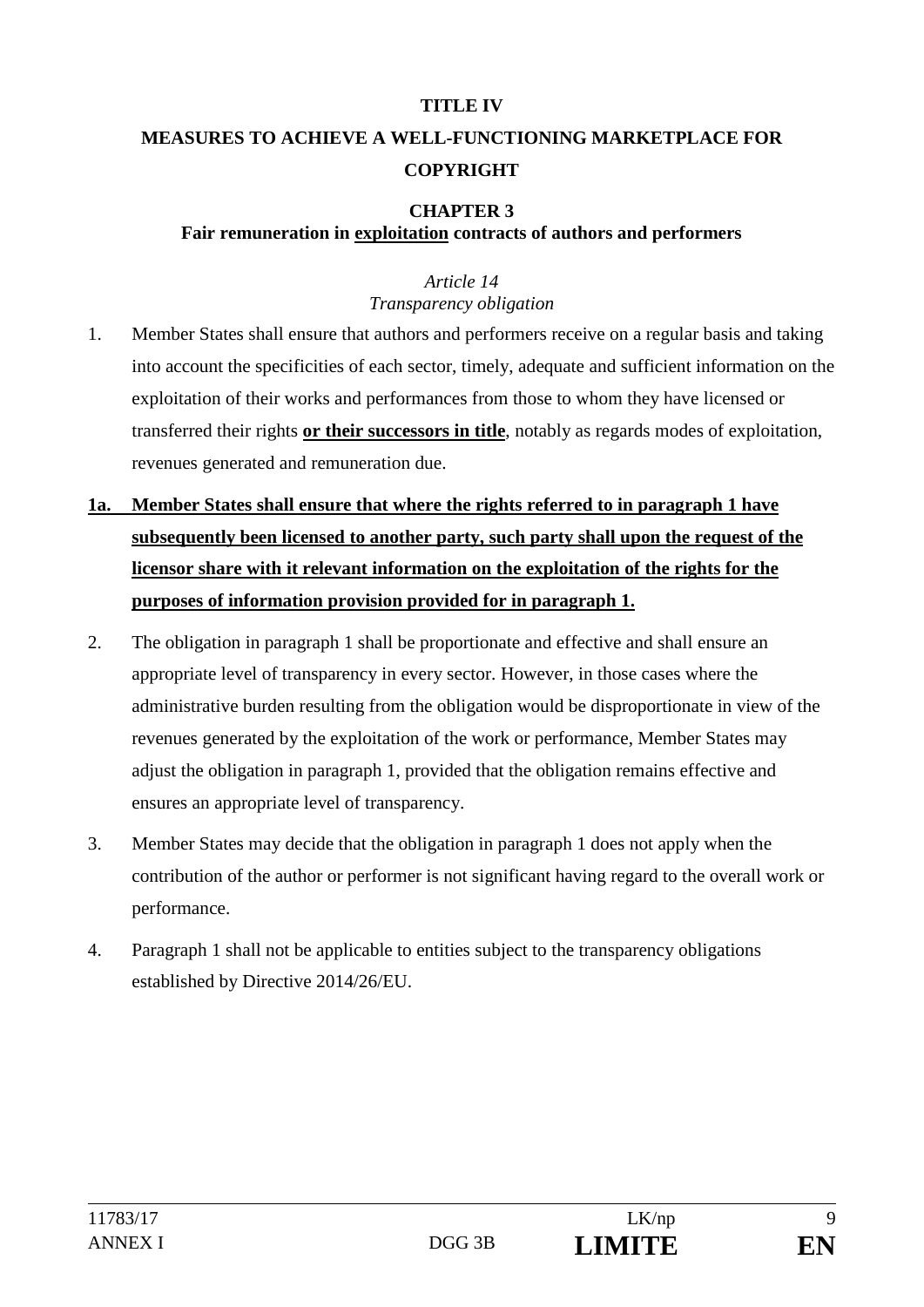## *Article 15 Contract adjustment mechanism*

- **1.** Member States shall ensure that authors and performers **or their representatives** are entitled to request additional, appropriate remuneration from the party with whom they entered into a contract for the exploitation of the rights **or their successors in title,** when the remuneration originally agreed turns out to be disproportionately low compared to the **[…]** relevant revenues and benefits derived from the **actual** exploitation of the works or performances.
- **2. Paragraph 1 shall not be applicable to entities defined in Article 3(a) and 3(b) of Directive 2014/26/EU, except when they are engaged in individual management of rights.**

# *Article 16 Dispute resolution procedure*

- 1. Member States shall provide that disputes concerning the transparency obligation under Article 14 and the contract adjustment mechanism under Article 15 may be submitted to a voluntary, alternative dispute resolution procedure.
- **2. Member States shall ensure that representative organisations of authors and performers, including collective management organisations, may initiate such disputes on behalf of one or more authors and performers.**

# *Article 16a*

# *Contractual provisions*

**Member States shall ensure that any contractual provision between authors and performers and those to whom they have licensed or transferred their rights, which are contrary to the provisions in Articles 14 and 15 of this Directive, shall be unenforceable.**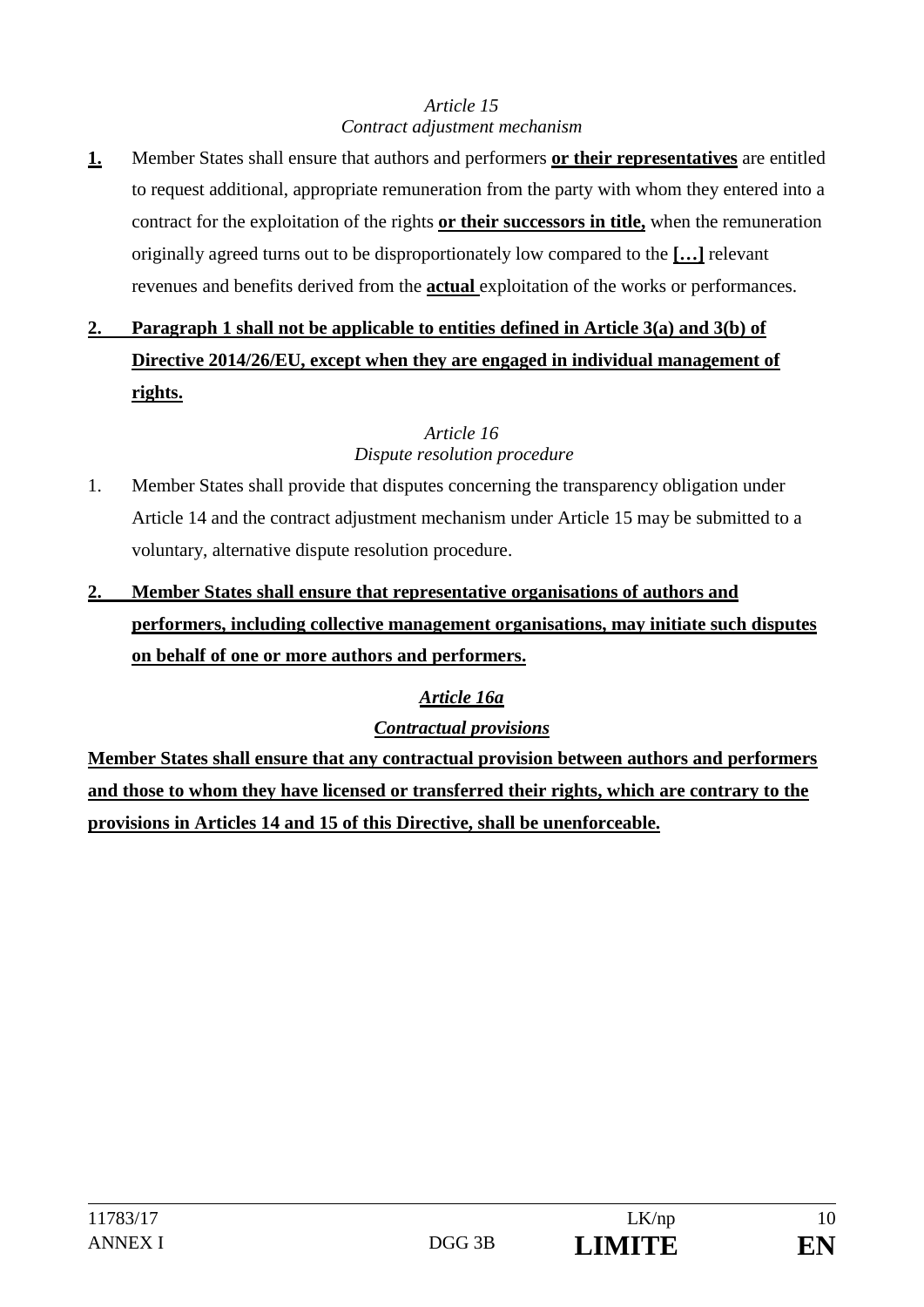#### **ARTICLE 11 (plus relevant recitals)**

#### **OPTION A (***new neighbouring right)*

- (31) A free and pluralist press is essential to ensure quality journalism and citizens' access to information. It provides a fundamental contribution to public debate and the proper functioning of a democratic society. In the transition from print to digital, publishers of press publications are facing problems in licensing the online use of their publications and recouping their investments. In the absence of recognition of publishers of press publications as rightholders, licensing and enforcement in the digital environment **are** often complex and inefficient.
- (32) The organisational and financial contribution of publishers in producing press publications needs to be recognised and further encouraged to ensure the sustainability of the publishing industry. It is therefore necessary to provide at Union level a harmonised legal protection for press publications in respect of digital uses. Such protection should be effectively guaranteed through the introduction, in Union law, of rights related to copyright for the reproduction and making available to the public of press publications in respect of digital uses.
- (33) For the purposes of this Directive, it is necessary to define the concept of press publication in a way that embraces only journalistic publications, published **[…]** in any media, **including on paper, in the context of an economic activity which constitutes a provision of services under EU law. The press publications to be covered are those whose purpose is to inform the general public and which are periodically or regularly updated.** Such publications would include, for instance, daily newspapers, weekly or monthly magazines of general or special interest and news websites. **Press publications contain mostly literary works but increasingly include other types of works and subject-matter, notably photographs and videos.** Periodical publications **[…]** published for scientific or academic purposes, such as scientific journals, should not be covered by the protection granted to press publications under this Directive. This protection does not extend to acts of hyperlinking **when they** do not constitute communication to the public.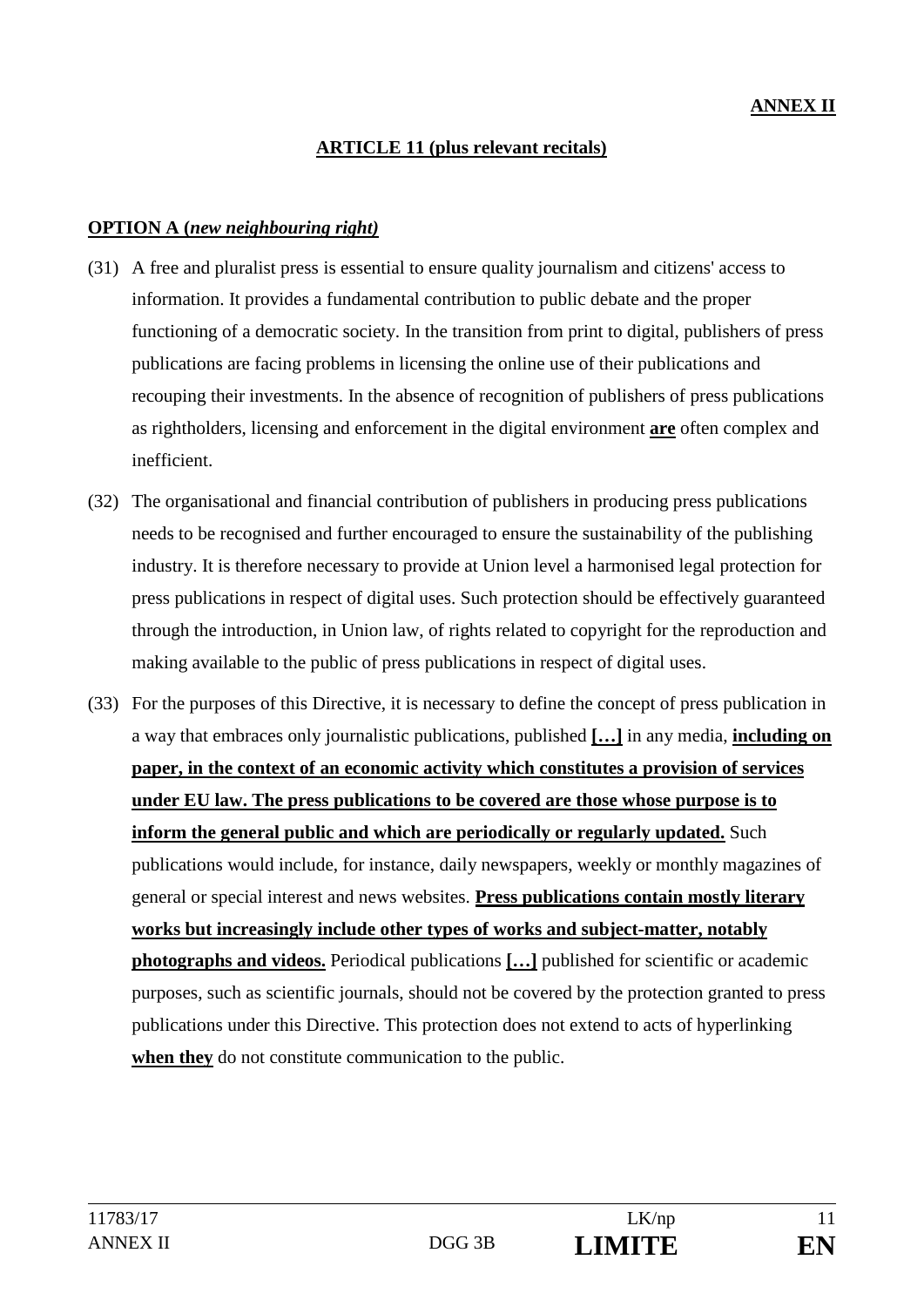- (34) The rights granted to the publishers of press publications under this Directive should have the same scope as the rights of reproduction and making available to the public provided for in Directive 2001/29/EC, insofar as digital uses are concerned. They should also be subject to the same provisions on exceptions and limitations as those applicable to the rights provided for in Directive 2001/29/EC including the exception on quotation for purposes such as criticism or review laid down in Article 5(3)(d) of that Directive.
- (35) The protection granted to publishers of press publications under this Directive should not affect the rights of the authors and other rightholders in the works and other subject-matter incorporated therein, including as regards the extent to which authors and other rightholders can exploit their works or other subject-matter independently from the press publication in which they are incorporated. Therefore, publishers of press publications should not be able to invoke the protection granted to them against authors and other rightholders **or against other authorised users of the same works and other subject-matter.** This is without prejudice to contractual arrangements concluded between the publishers of press publications, on the one side, and authors and other rightholders, on the other side.

# *Article 11*

# *Protection of press publications concerning digital uses*

1. Member States shall provide publishers of press publications with the rights provided for in Article 2 and Article 3(2) of Directive 2001/29/EC for the digital use of their press publications.

**The rights referred to in the first subparagraph shall also apply in respect of extracts of a press publication provided that the extracts are the expression of the intellectual creation of their authors.**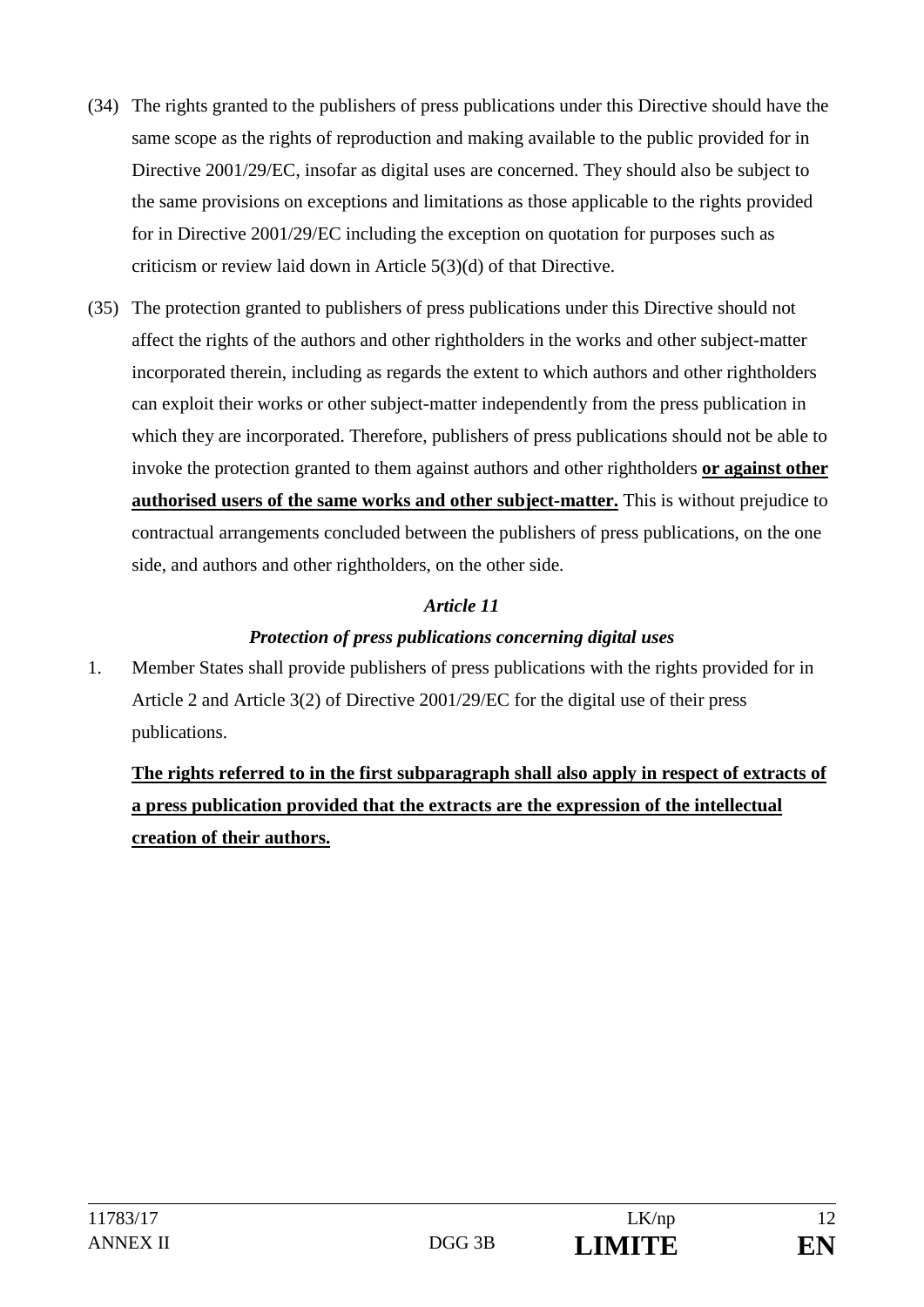2. The rights referred to in paragraph 1 shall leave intact and shall in no way affect any rights provided for in Union law to authors and other rightholders, in respect of the works and other subject-matter incorporated in a press publication. **The rights referred to in paragraph 1** may not be invoked against those authors and other rightholders and, in particular, may not deprive them of their right to exploit their works and other subject-matter independently from the press publication in which they are incorporated.

**When an author or a rightholder has concluded licences with different persons in respect of a work or other subject-matter incorporated in a press publication, the rights referred to in paragraph 1 may not be invoked to prohibit the use by other authorised users of such a work or other subject-matter. The rights referred to in paragraph 1 may not be invoked to prohibit the use of works or other subject-matter that are in the public domain.** 

- 3. Articles 5 to 8 of Directive 2001/29/EC and Directive 2012/28/EU shall apply *mutatis mutandis* in respect of the rights referred to in paragraph 1.
- 4. The rights referred to in paragraph 1 shall expire 20 years after the publication of the press publication. This term shall be calculated from the first day of January of the year following the date of publication.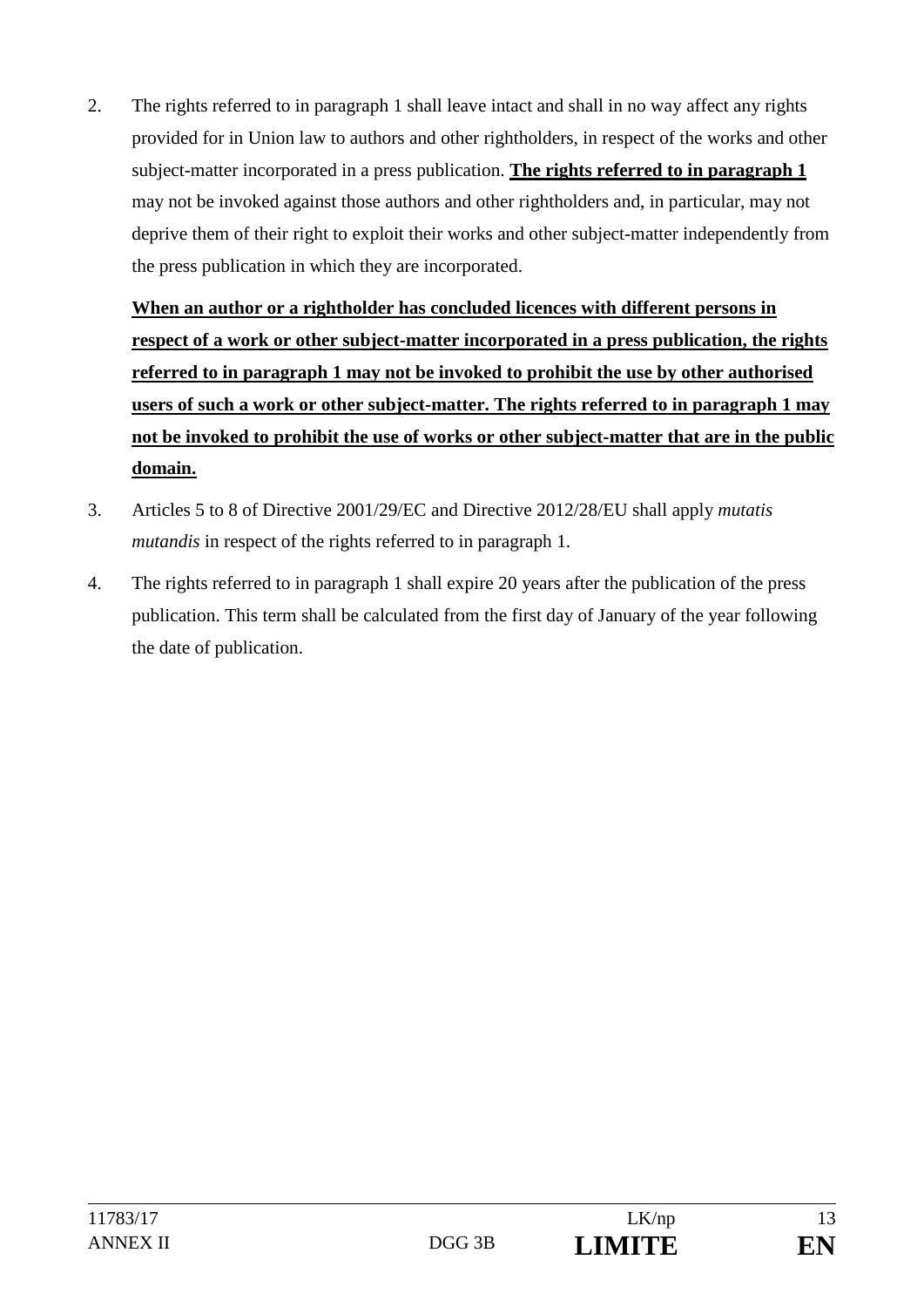## **OPTION B (***Presumption for publishers of press publications)*

- (31) A free and pluralist press is essential to ensure quality journalism and citizens' access to information. It provides a fundamental contribution to public debate and the proper functioning of a democratic society. **[…] The sustainability of the press publishing industry should therefore be ensured.**
- (31a) In the transition from print to digital, publishers of press publications are **increasingly** facing problems in licensing the online use of their publications and recouping their investments. **Press publications contain mostly literary works but increasingly include other types of works and subject-matter, notably photographs and videos. Due to the large number of authors and rightholders involved in the creation of a press publication, licensing and enforcement of the rights in press publications are often complex and inefficient in the digital environment. Publishers may notably face difficulties when proving that they have been transferred or licensed the rights in such works and other subject-matter for the purposes of concluding licences or enforcing the rights in respect of their press publications.**
- (31b) **Publishers of press publications need to acquire all the relevant economic rights from the authors and rightholders to incorporate their works or other subject-matter in a press publication. This principle should continue to apply. However, without prejudice to contractual arrangements concluded between the publishers of press publications, on the one side, and the authors and other rightholders, on the other side, the licensing and enforcement of the rights acquired vis-à-vis third parties should be facilitated. It is therefore necessary to provide at Union level a rebuttable presumption to allow the publisher to be regarded as the person entitled to conclude licences on and enforce the rights of reproduction and making available to the public concerning the digital use of works and other subject-matter contained in the press publication provided that the name of the publisher appears on the publication.**

(32) *Deleted.*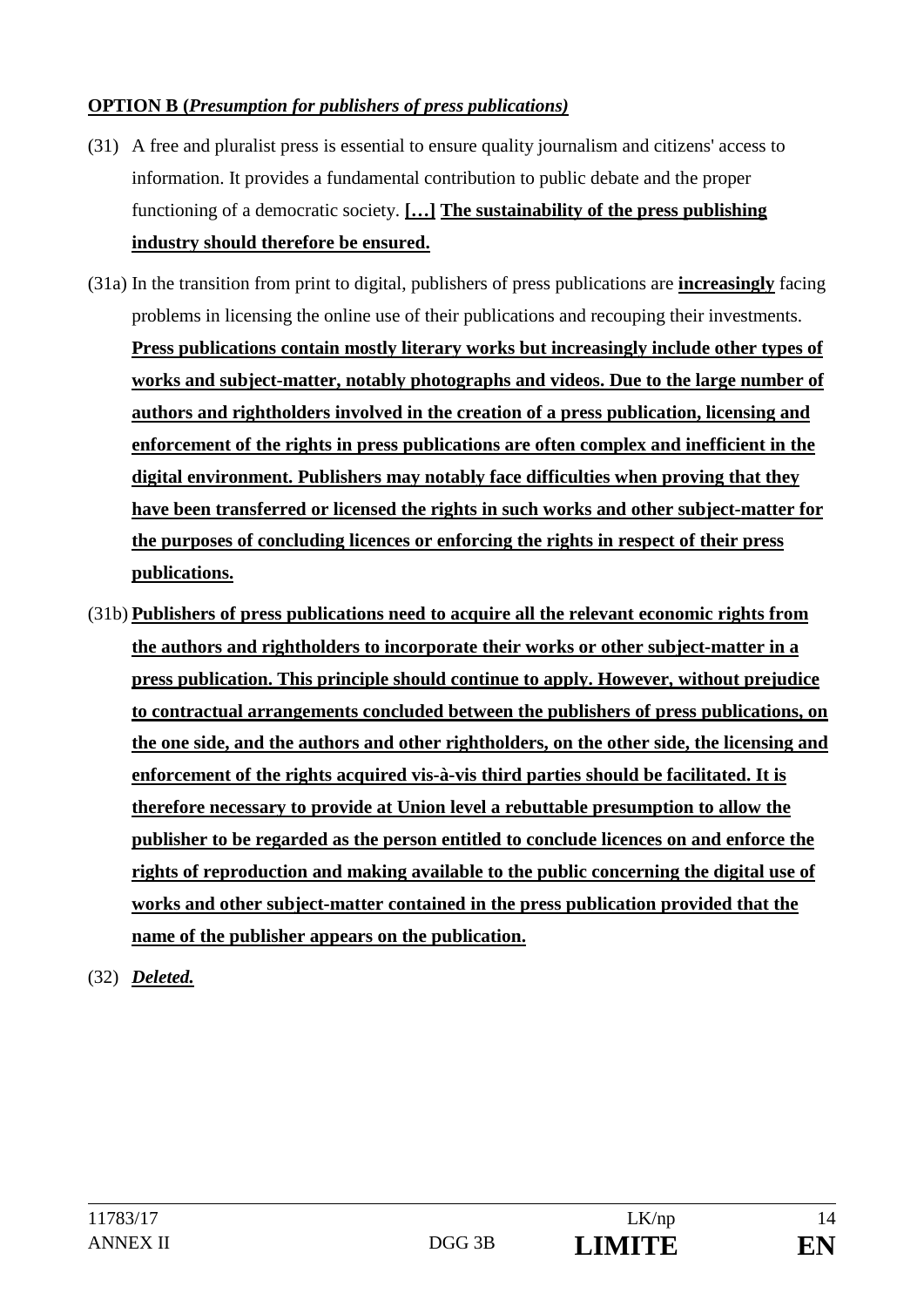(33) For the purposes of this Directive, it is necessary to define the concept of press publication in a way that embraces only journalistic publications, published **[…]** in any media, **including on paper, in the context of an economic activity which constitutes a provision of services under EU law. The press publications to be covered are those whose purpose is to inform the general public and which are periodically or regularly updated.** Such publications would include, for instance, daily newspapers, weekly or monthly magazines of general or special interest and news websites. Periodical publications **[…]** published for scientific or academic purposes, such as scientific journals, should not be covered by the **presumption of rights granted to publishers for** press publications laid down in this Directive. **[…]**

## (34) *Deleted.*

(35) The **presumption for publishers of press publications laid down in** this Directive should not affect the rights of the authors and other rightholders in the works and other subject-matter incorporated therein, including as regards the extent to which authors and other rightholders can exploit their works or other subject-matter independently from the press publication in which they are incorporated. Therefore, publishers of press publications should not be able to invoke the **presumption laid down in this Directive** against authors and other rightholders **or against other authorised users of the same works and other subject-matter**.

## *Article 11*

*Licensing and enforcement of rights in press publications concerning digital uses*  1. Member States shall provide that, **in the absence of proof to the contrary,** the publisher of a press publication **shall be regarded as the person entitled to conclude licences and to seek application of the measures, procedures and remedies referred to in Directive 2004/48/EC and Article 8 of Directive 2001/29/EC in respect of the rights provided for in Article 2 and 3(2) of Directive 2001/29/EC concerning the digital use of the works and other subject-matter incorporated in such a press publication, provided that the name of the publisher appears on the publication.**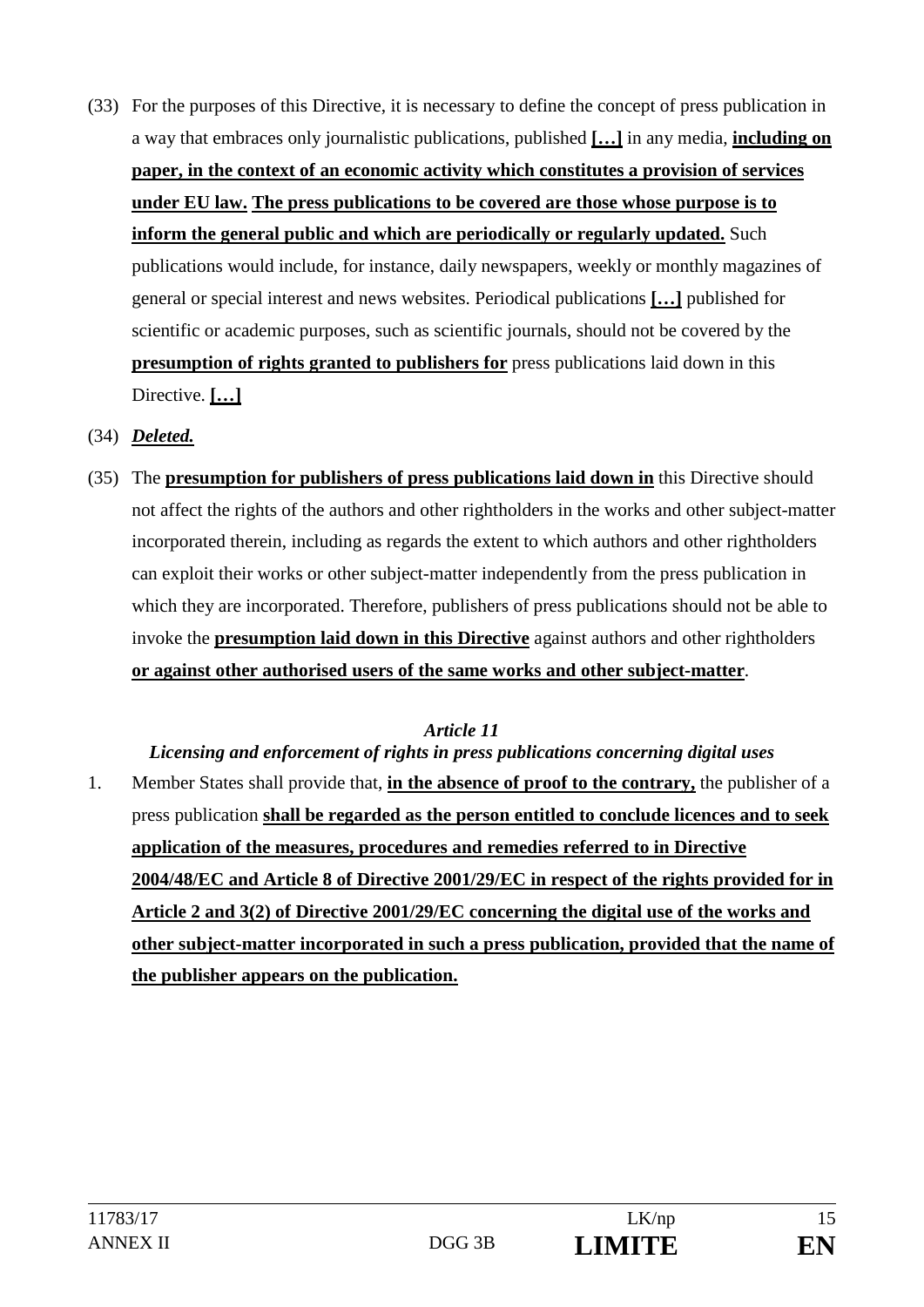**2. The presumption provided for in paragraph 1 shall not affect any rights provided for in Union law to authors and other rightholders, in respect of the works and other subjectmatter incorporated in a press publication. The presumption may not be invoked against the authors and other rightholders and, in particular, may not deprive them of their right to exploit their works and other subject-matter independently from the press publication in which they are incorporated.**

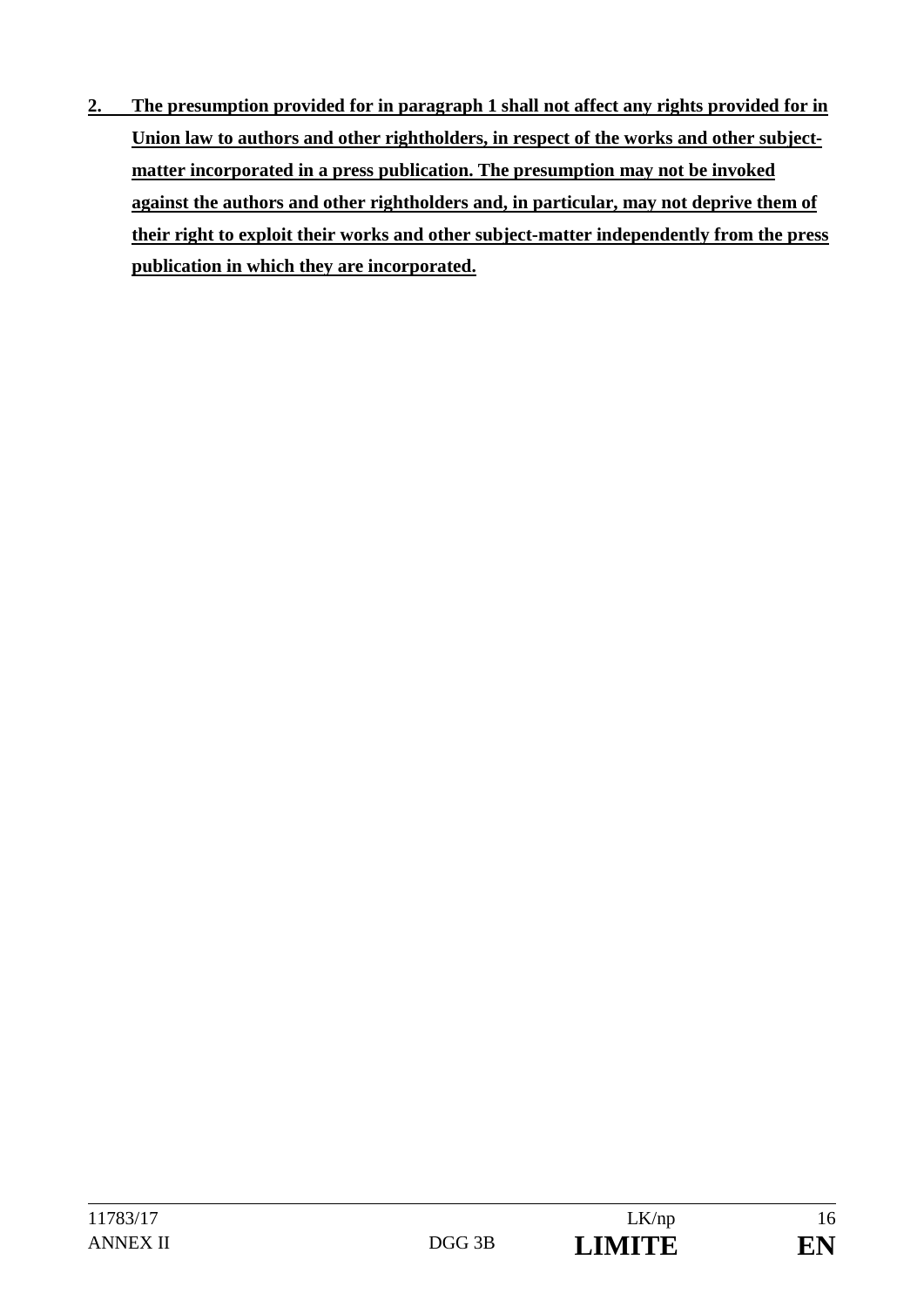#### **ARTICLE 13 (plus relevant recitals)**

#### **OPTION A (***self-standing obligation of measures)*

- (37) Over the last years, the functioning of the online content marketplace has gained in complexity. Online services **storing and** providing access to copyright protected content uploaded by their users **[…]** have flourished and have become main sources of access to content online. **When the content is uploaded by users who do not own the relevant rights in the whole or parts of the content they upload, this situation** affects rightholders' possibilities to determine whether and under which conditions their **content** is used as well as their possibilities to get an appropriate remuneration for it. **It is therefore necessary to provide for certain measures that these service providers should take to protect the content.**
- (38) **Depending on the role played by information society service providers that** store and provide access to the public to copyright protected works or other subject-matter uploaded by their users, **which is to be assessed on a case by case basis by the courts, these services may perform an act of communication to the public. In cases where they communicate to the public copyright protected works or other protected subject matter, the service providers are obliged to ask for an authorisation from rightholders for the use of the works or other protected subject-matter,** unless they are eligible for the liability exemption provided in Article 14 of Directive 2000/31/EC of the European Parliament.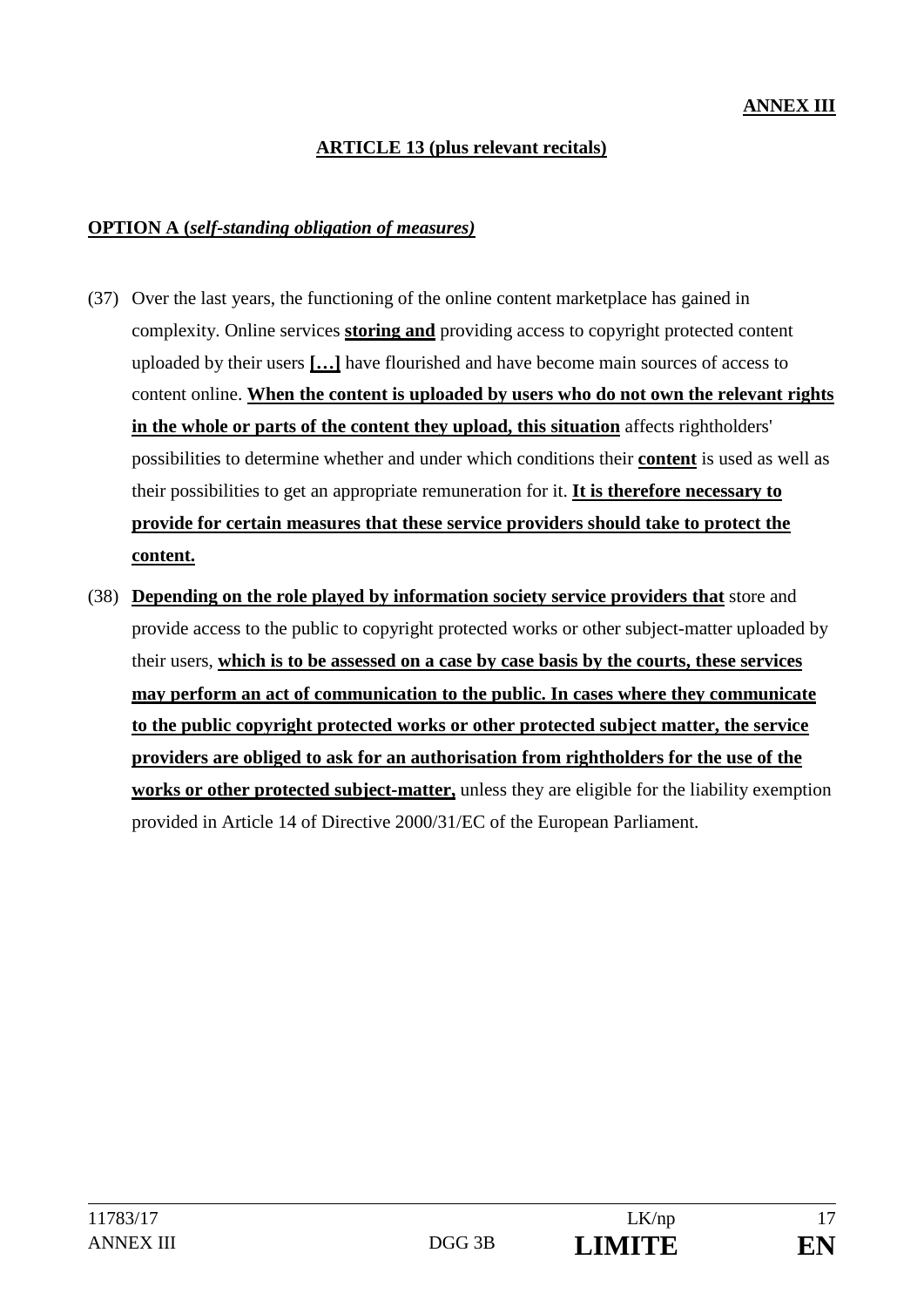**Regardless of whether an information society service provider is engaged in an act of communication to the public or not, rightholders should be able to exercise their rights and prevent the availability of their content on such services, in particular when the services give access to a significant amount of copyright protected content and thereby compete on the online content services' market. It is therefore necessary to provide that** information society services that store and give access to a **significant** amount of copyrightprotected works or other subject-matter uploaded by their users take appropriate and proportionate measures to ensure the protection of copyright protected content, such as implementing effective technologies.

**It is reasonable to expect that** this obligation **also applies** when information society service providers are eligible for the **limited liability regime** provided in Article 14 of Directive 2000/31/EC, **due to their role in giving access to copyright protected content. The obligation of measures should apply to service providers established in the Union but also to services established in third countries, which offer their services to users in the Union.**

**(38a) The obligation to take measures to ensure the protection of copyright protected content should not apply to information society service providers which only store but do not give access to the public to copyright protected content, such as internet access providers, or providers of cloud services which are used by users to upload content for their individual use or to online marketplaces which are not used by users to access and consume digital content online but rather to provide access to works in the context of their main activity. Nor should it apply to providers of online services where the content is mainly uploaded by the rightsholders themselves or is authorised by them.**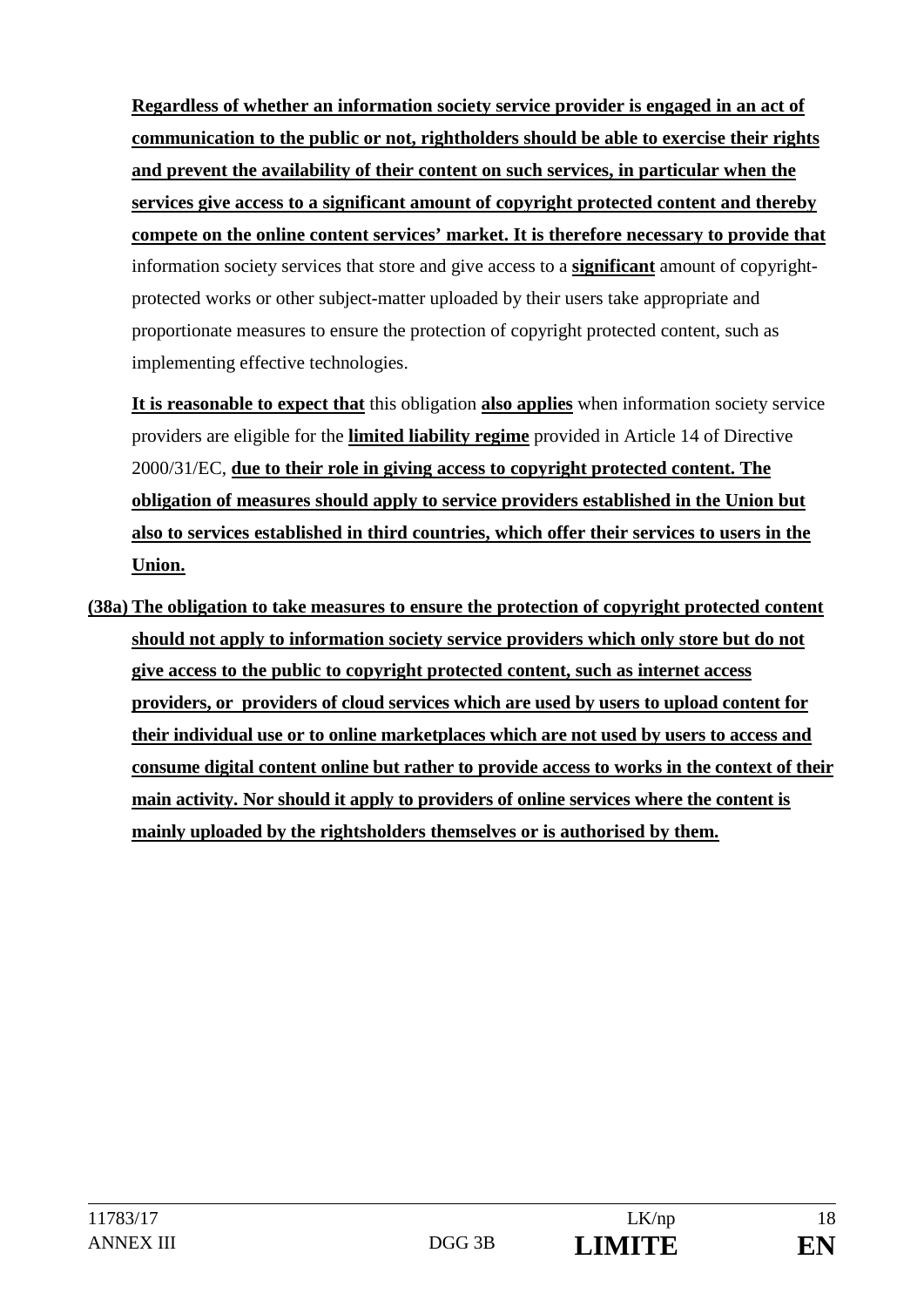- **(38b) The assessment of whether an information society service provider stores and gives access to a significant amount of content needs to be made on a case-by-case basis and take account of a combination of elements, such as the total number of files of copyrightprotected content uploaded by the users of the services and the proportion of the protected content uploaded by the users in the overall amount of content available on the service.**
- **(38c) The assessment of the appropriateness and proportionality of measures to be taken by the information society service providers should among other things take account of the type of content uploaded by their users, the state of the art of existing technologies per type of content and the size of the service. Where different categories of content are uploaded, such as music, text and audiovisual content, different measures may be appropriate and proportionate per type of content, including content recognition technologies.**
- (39) Collaboration between information society service providers **[…]** and rightholders is essential for the functioning of the **measures**, such as content recognition technologies. **These measures should be applied with regard to works and other subject-matter identified by rightholders at the request of such rightholders and in cooperation with them. In particular,** the rightholders should provide the necessary data **on works and other subjectmatter**. **The data should be provided by rightholders in a format allowing the service providers to apply the measures in an effective manner to the specific works or other subject-matter identified by rightholders.**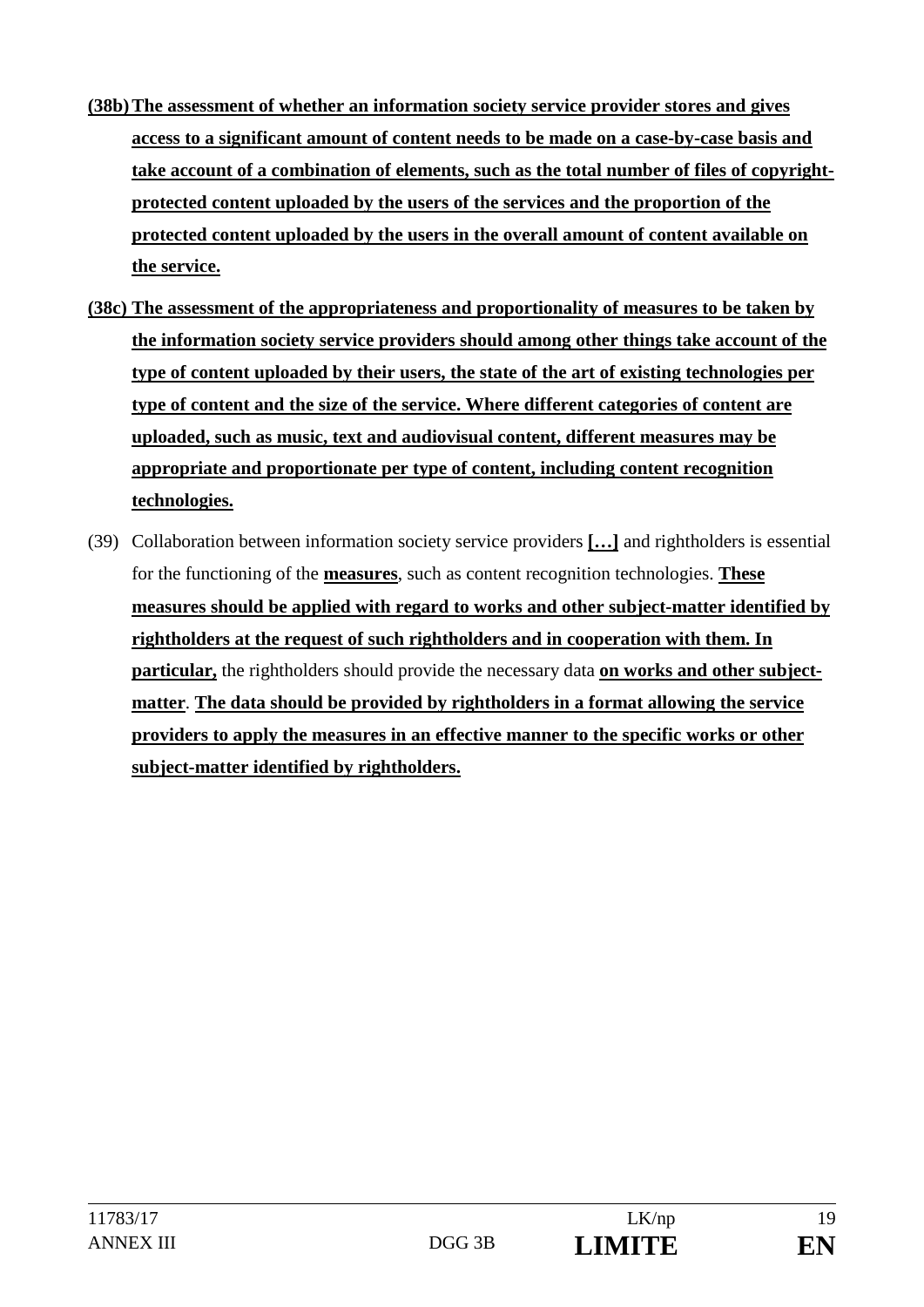- **(39a) Service providers should be transparent towards rightholders with regard to the deployed measures, to allow the assessment of their appropriateness. As different measures may be used by service providers, they should provide rightholders with appropriate information on the type of measures used and the way they are operated. Where relevant, notably where agreements have been concluded with rightholders for the use of the protected content, the service providers should also provide information on the success rates for the recognition of rightholders' content, without prejudice to their business secrets. The level of information given by the service providers should as a minimum be sufficient to allow rightholders to assess the effectiveness of the measures used without requiring the service providers to provide them with detailed and individualised information for each content identified. This is without prejudice to contractual arrangements, which may contain more specific provisions on the information to be provided.**
- **(39b) In order to facilitate the assessment by the service providers of what could constitute appropriate and proportionate measures, collaboration between rightholders and service providers is to be encouraged by the Member States in view of defining best practices.**
- **(39c) The measures taken by the service providers should respect the freedom of expression and freedom to information of their users and be without prejudice to the application of the exceptions and limitations to copyright. For that purpose the service providers should put in place mechanisms allowing users to complain about the blocking or removal of uploaded content that could benefit from an exception or limitation to copyright. Replies to the users' complaints should be provided in a timely manner. To make these mechanisms function, cooperation from rightholders is needed, in particular with regard to the assessment of the complaints submitted.**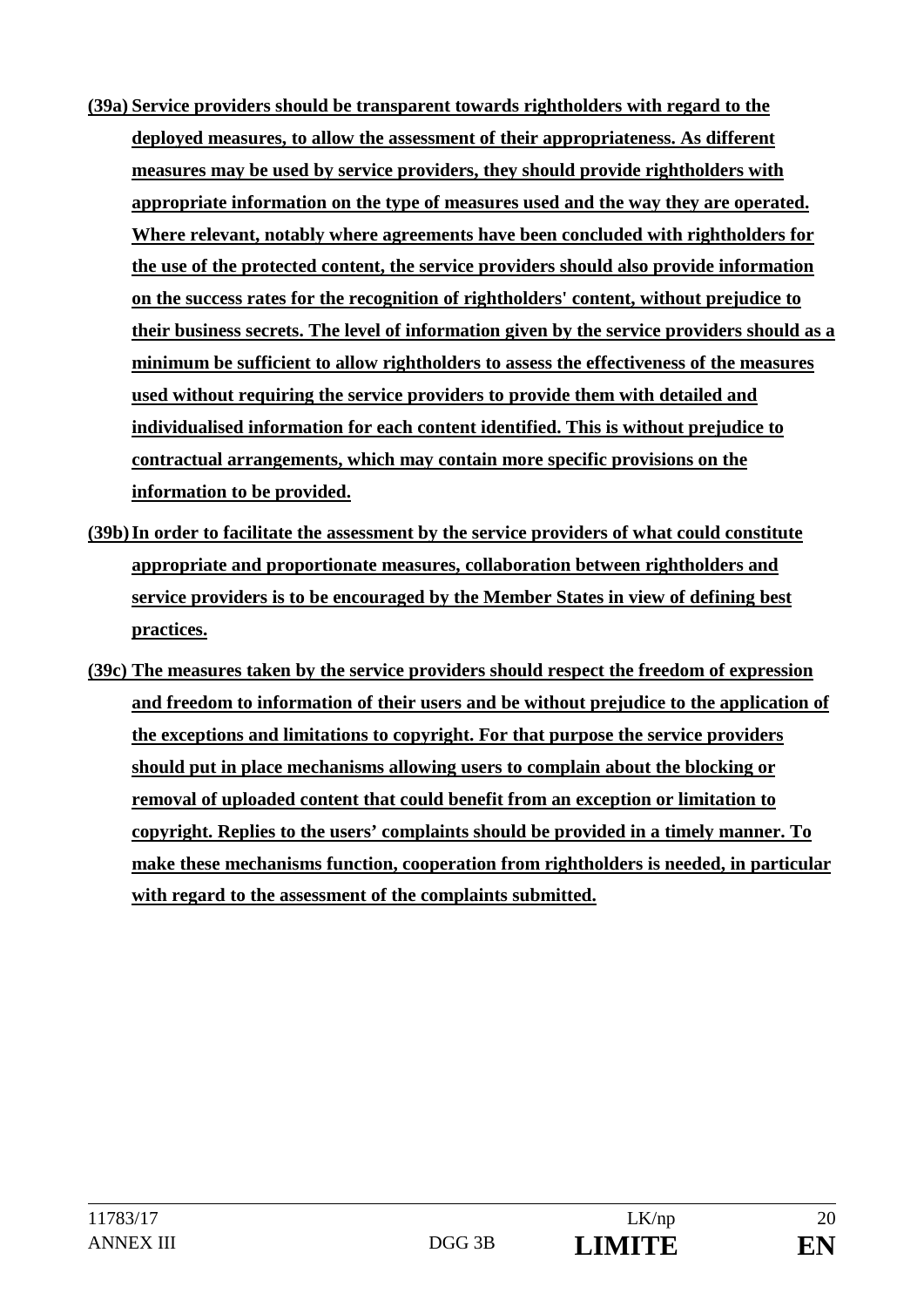#### *Article 13*

## *Use of protected content by information society service providers storing and giving access to works and other subject-matter uploaded by their users*

- **1. Member States shall ensure that** an information society service provider that stores and provides access **to the public** to **a significant amount** of **copyright protected** works or other subject-matter uploaded by their users **who do not hold the relevant rights in the content uploaded** shall take **effective** measures:
	- **(a)** to ensure the functioning of agreements concluded with rightholders for the use of their works or other subject-matter or
	- **(b) in the absence of an agreement,** to prevent the availability on their services of works or other subject-matter identified by rightholders. **[…]**

**The measures shall be applied by the information society service providers at the request of rightholders to specific works and other subject-matter as identified by them.** The measures **[…]** shall be appropriate and proportionate, **taking into account, among others, the nature of the services, the type of works or other protected subject-matter uploaded by the users of the services, the availability and costs of relevant technologies and their effectiveness in light of technological developments.**

- **1a.** The **information society** service provider shall provide rightholders, **at their request**, with adequate information on the functioning and deployment of the measures, as well as, when relevant, adequate reporting on the **[…]** use of the works and other **protected** subject-matter.
- **1b. Member States shall ensure that for the purpose of the application of the measures referred to in paragraph 1 to specific works or other protected subject-matter, the rightholders shall provide an information society service provider with the necessary data.**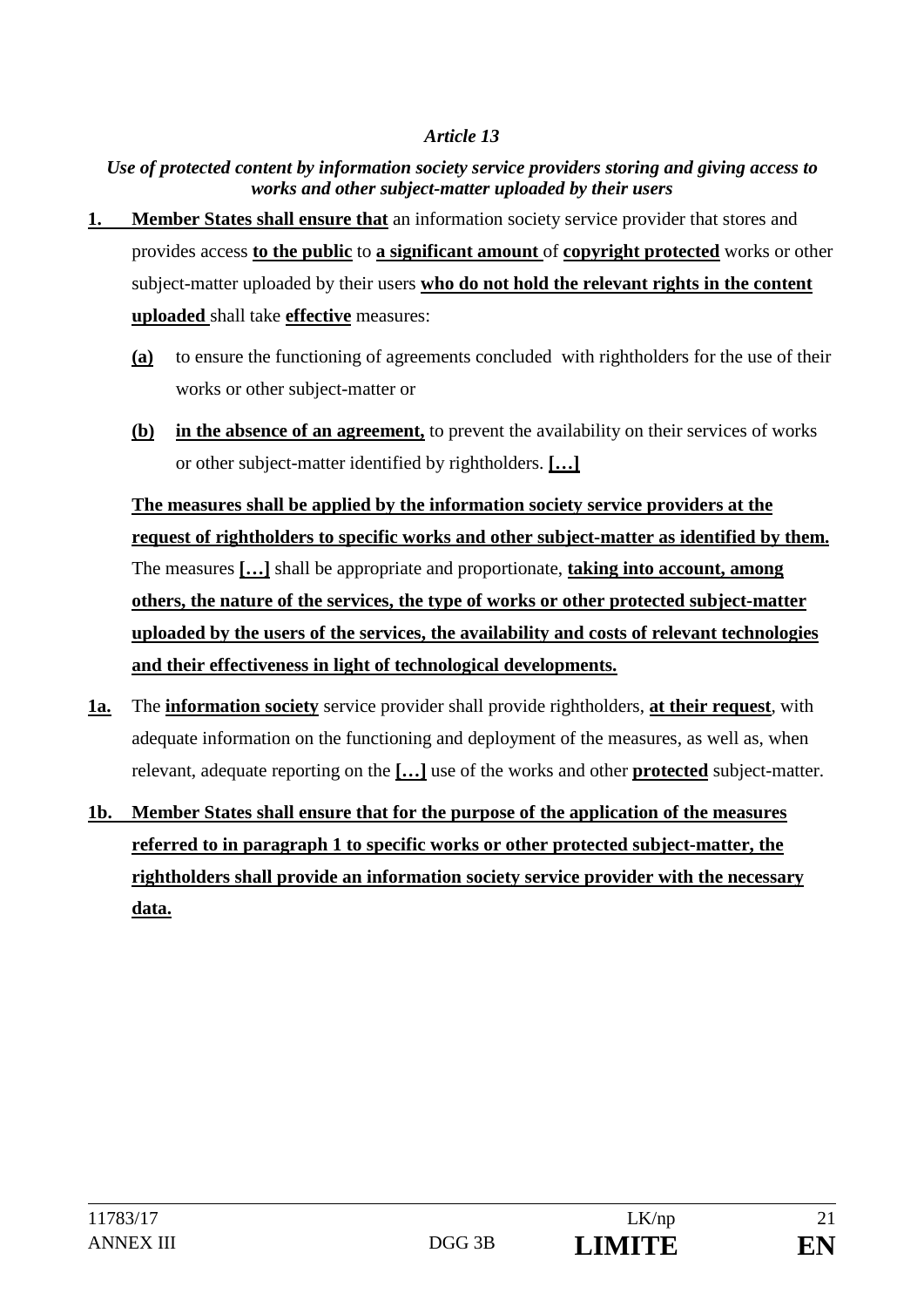- 2. **Member States shall ensure that the measures referred to in paragraph 1 shall be implemented by an information society service provider without prejudice to the freedom of expression and information of their users and the possibility for the users to benefit from an exception or limitation to copyright. For that purpose the information society** service provider shall put in place a complaint and redress mechanism that is available to users **of the service** in case of disputes over the **implementation** of the measures. **Complaints submitted under this mechanism shall be processed by the relevant rightholders within a reasonable period of time. The rightholder shall duly justify its decision.**
- **2a. Member States shall ensure that the obligations set out in this Article apply to information society service providers established in their territory in accordance with Directive 2000/31/EC and to information society service providers of third countries who offer their services of storing and providing access to works or other protected subject-matter uploaded by their users who do not hold relevant rights in the content in the European Union.**
- 3. Member States shall facilitate, where appropriate, the cooperation between the information society service providers and rightholders through stakeholder dialogues to define best practices, such as the use of appropriate and proportionate **[…]** technologies. **[…]**
- 4. **Member States shall determine the sanctions applicable to infringements of the obligations set in this Article. The sanctions provided shall be effective, proportionate and dissuasive and shall be without prejudice to European Union and national applicable laws on enforcement of intellectual property rights.**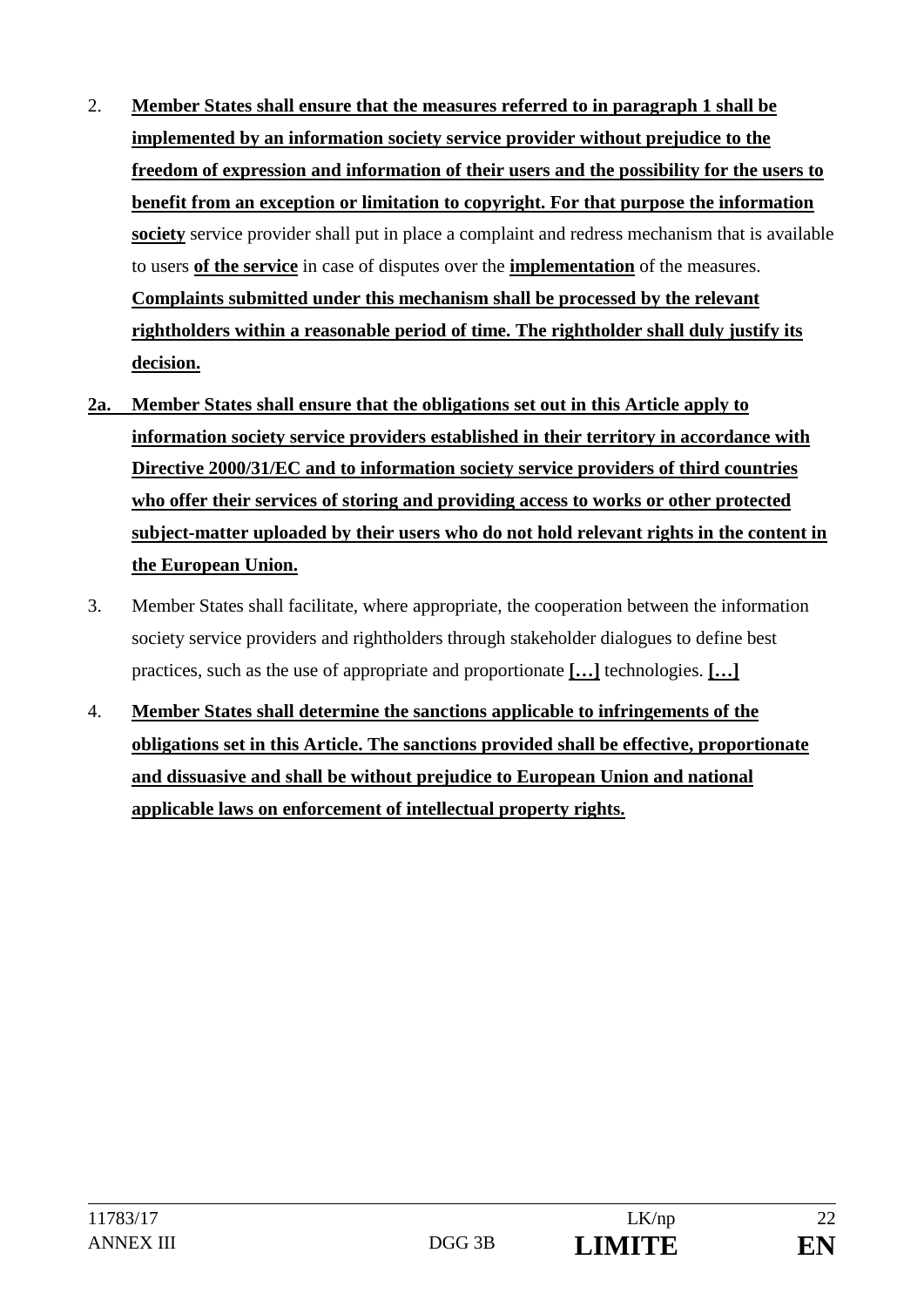## **OPTION B (***clarification of communication to the public in the text)*

- (37) Over the last years, the functioning of the online content marketplace has gained in complexity. Online services providing access to copyright protected content uploaded by their users **[…]** have flourished and have become main sources of access to content online. **Legal uncertainty exists as to whether such online services engage in copyright relevant acts and need to obtain authorisations from rightholders for the content uploaded by their users who do not hold the relevant rights in the uploaded content. This situation** affects rightholders' possibilities to determine whether and under which conditions their **content is** used as well as their possibilities to get an appropriate remuneration for it. **It is therefore necessary to clarify the copyright relevant obligations applicable to online services providing access to copyright protected content uploaded by their users.**
- (38) **This directive clarifies, taking into account the case law of the Court of Justice of the European Union, under which conditions information society service providers that store and provide access to the public to copyright-protected works or other protected subject-matter uploaded by their users are engaging in an act of communication to the public and, as a consequence, are required to obtain an authorisation from the relevant rightholders for the use of the content.**

**Certain information society service providers which store and provide access to content uploaded by their users, may benefit from the limited liability regime provided in Article 14 of Directive 2000/31/EC under certain conditions.** In respect of Article 14, it is necessary to verify whether the service provider plays an active role, including by optimising the presentation of the uploaded works or subject-matter or promoting them, irrespective of the nature of the means used therefor.

**Where authorisations are granted by rightholders to information society services for the use of their content uploaded by their users of the services, these authorisations should also cover the liability of the users for copyright relevant acts but only in cases where the users do not act in their professional capacity.**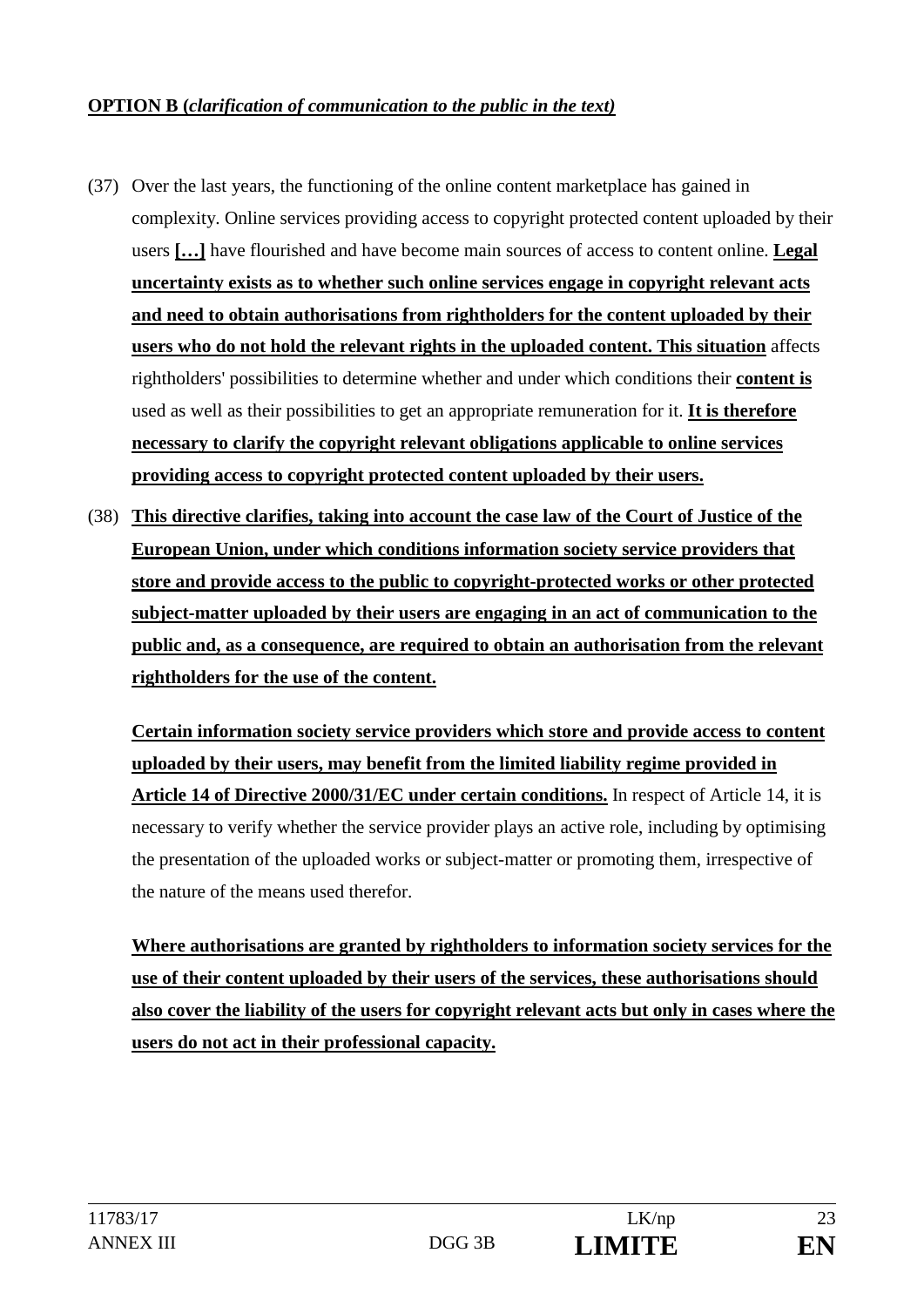**(38a) In order to ensure that rightholders can exercise their rights, they should be able to prevent the availability of their content on such services, in particular when the services give access to a significant amount of copyright protected content and thereby compete on the online content services' market. It is therefore necessary to provide that information society service providers that store and give access to a significant amount of works or other subject-matter uploaded by their users take appropriate and proportionate measures to ensure the protection of copyright protected content, such as implementing effective technologies.** 

**It is reasonable to expect that this** obligation **also applies** when information society service providers are eligible for the **limited liability regime** provided for in Article 14 of Directive 2000/31/EC, **due to their role in giving access to copyright protected content The obligation of measures should apply to service providers established in the Union but also to service providers established in third countries, which offer their services to users in the Union.**

- **(38b) The obligation to take measures to ensure the protection of copyright protected content should not apply to information society service providers which only store but do not give access to the public to copyright protected content, such as internet access providers, or providers of cloud services which are used by users to upload content for their individual use or to online marketplaces which are not used by users to access and consume digital content online but rather to provide access to works in the context of their main activity. Nor should it apply to providers of online services where the content is mainly uploaded by the rightsholders themselves or is authorised by them.**
- **(38c) The assessment of whether an information society service provider stores and gives access to a significant amount of content needs to be made on a case-by-case basis and take account of a combination of elements, such as the total number of files of copyrightprotected content uploaded by the users of the services and the proportion of the protected content uploaded by the users in the overall amount of content available on the service.**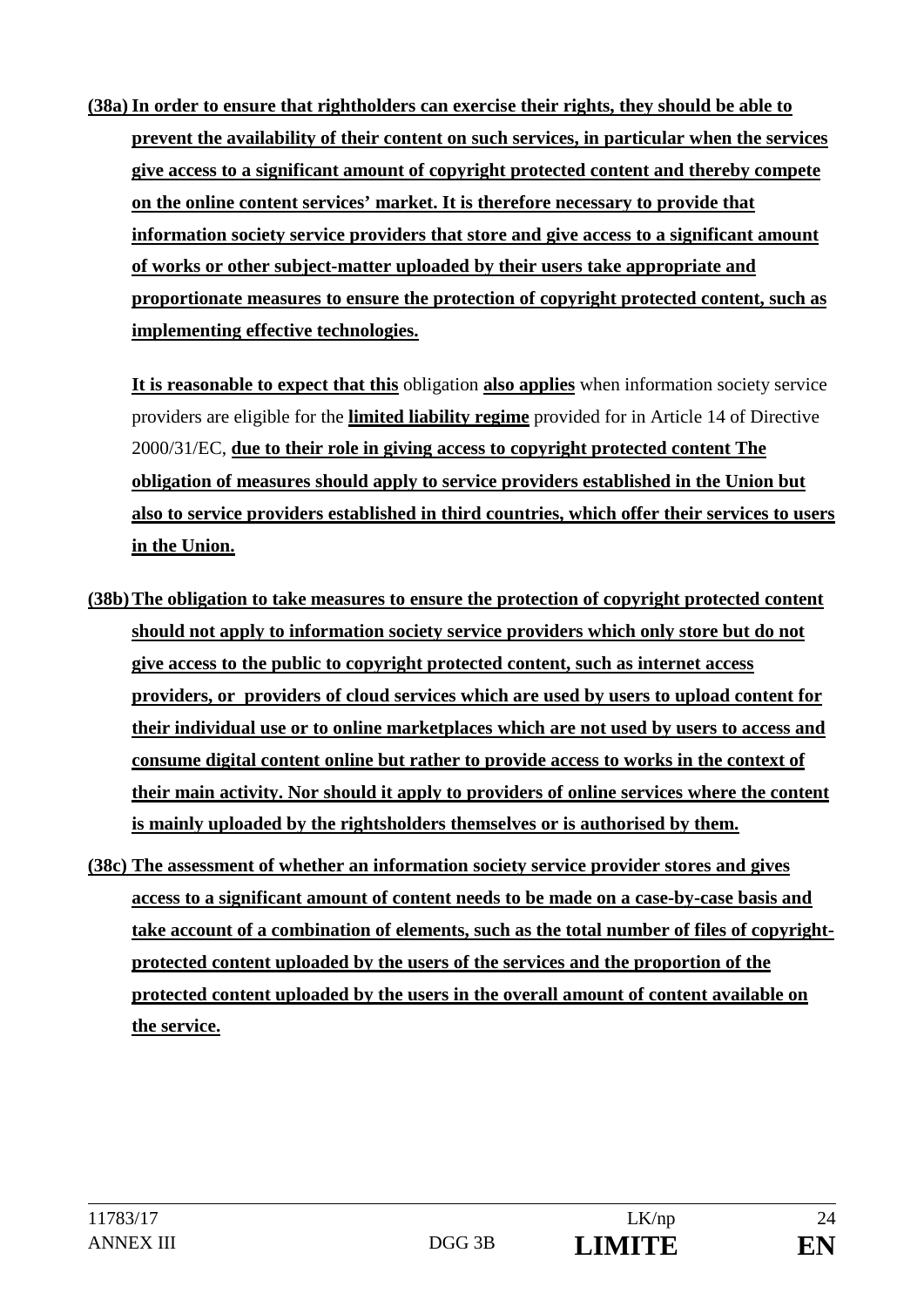- **(38d) The assessment of the appropriateness and proportionality of measures to be taken by the information society service providers should among other things take account of the type of content uploaded by their users, the state of the art of existing technologies per type of content and the size of the service. Where different categories of content are uploaded, such as music, text and audiovisual content, different measures may be appropriate and proportionate per type of content, including content recognition technologies.**
- (39) Collaboration between information society service providers **[…]** and rightholders is essential for the functioning of the **measures**, such as content recognition technologies. **These measures should be applied with regard to works and other subject-matter identified by rightholders at the request of such rightholders and in cooperation with them. In particular,** the rightholders should provide the necessary data **on works and other subjectmatter**. **The data should be provided by rightholders in a format allowing the service providers to apply the measures in an effective manner to the specific works or other subject-matter identified by rightholders.**
- **(39a) Service providers should be transparent towards rightholders with regard to the deployed measures, to allow the assessment of their appropriateness. As different measures may be used by service providers, they should provide rightholders with appropriate information on the type of measures used and the way they are operated. Where relevant, notably where agreements have been concluded with rightholders for the use of the protected content, the service providers should also provide information on the success rates for the recognition of rightholders' content, without prejudice to their business secrets. The level of information given by the service providers should as a minimum be sufficient to allow rightholders to assess the effectiveness of the measures used without requiring the service providers to provide them with detailed and individualised information for each content identified. This is without prejudice to contractual arrangements, which may contain more specific provisions on the information to be provided.**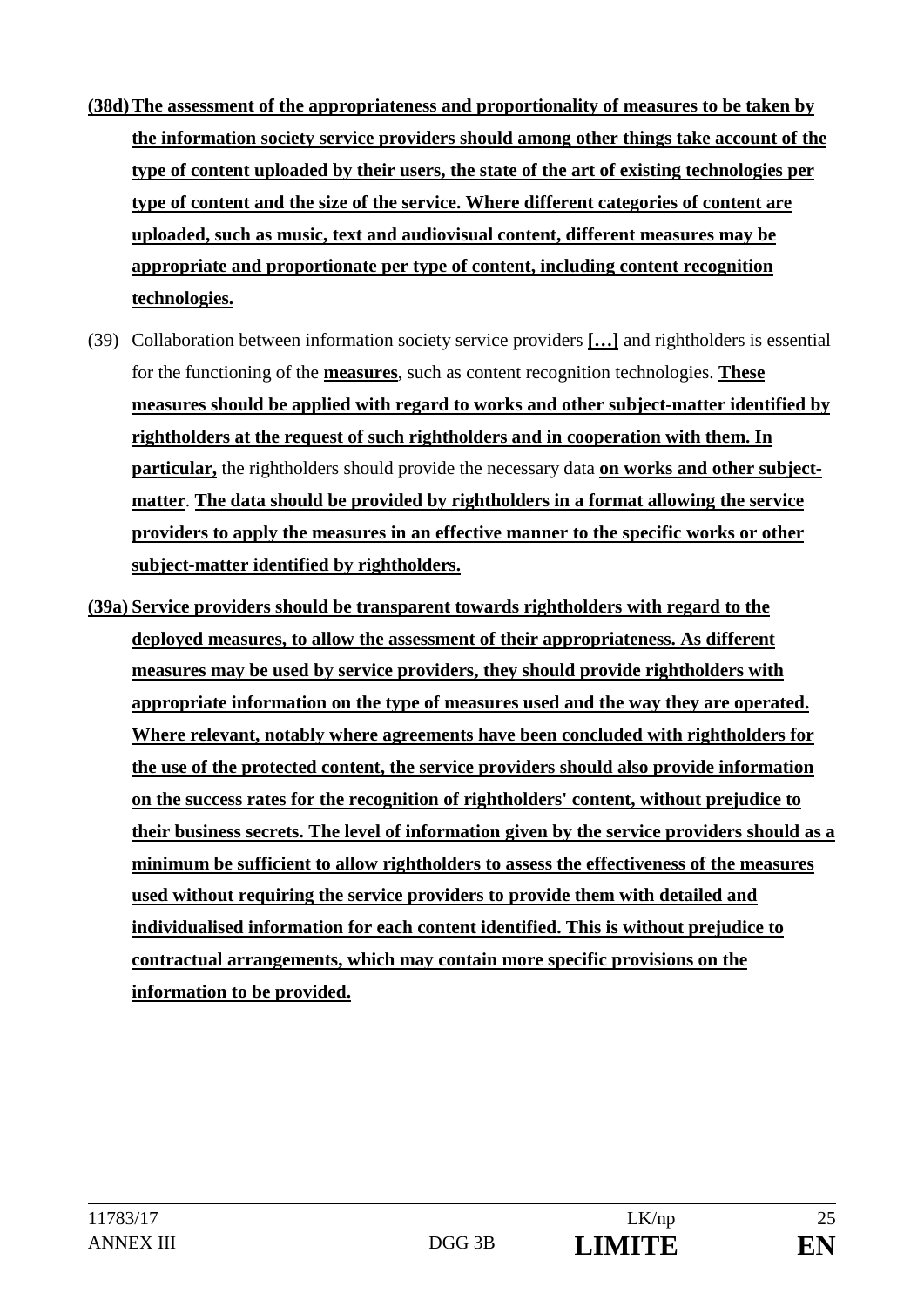- **(39b) In order to facilitate the assessment by the service providers of what could constitute appropriate and proportionate measures, collaboration between rightholders and service providers is to be encouraged by the Member States in view of defining best practices.**
- **(39c) The measures taken by the service providers should respect the freedom of expression and freedom to information of their users and be without prejudice to the application of the exceptions and limitations to copyright. For that purpose the service providers should put in place mechanisms allowing users to complain about the blocking or removal of uploaded content that could benefit from an exception or limitation to copyright. Replies to the users' complaints should be provided in a timely manner. To make these mechanisms function, cooperation from rightholders is needed, in particular with regard to the assessment of the complaints submitted.**

# *Article 13*

*Use of protected content by information society service providers storing and giving access to works and other subject-matter uploaded by their users* 

- 1. **Member States shall provide that** an information society service provider that stores **and is actively involved in providing access to the public to copyright protected** works or other **protected** subject matter uploaded by its users, **including through the optimisation of the presentation and promotion of these works and other subject matter, is performing an act of communication to the public.**
- **1a**. **Without prejudice to paragraph 1**, Member States shall ensure that an **information society** service provider that stores and **provides access to the public** to **a significant** amount of works or other protected subject-matter uploaded by their users **who do not hold the relevant rights in the content uploaded** take **effective** measures: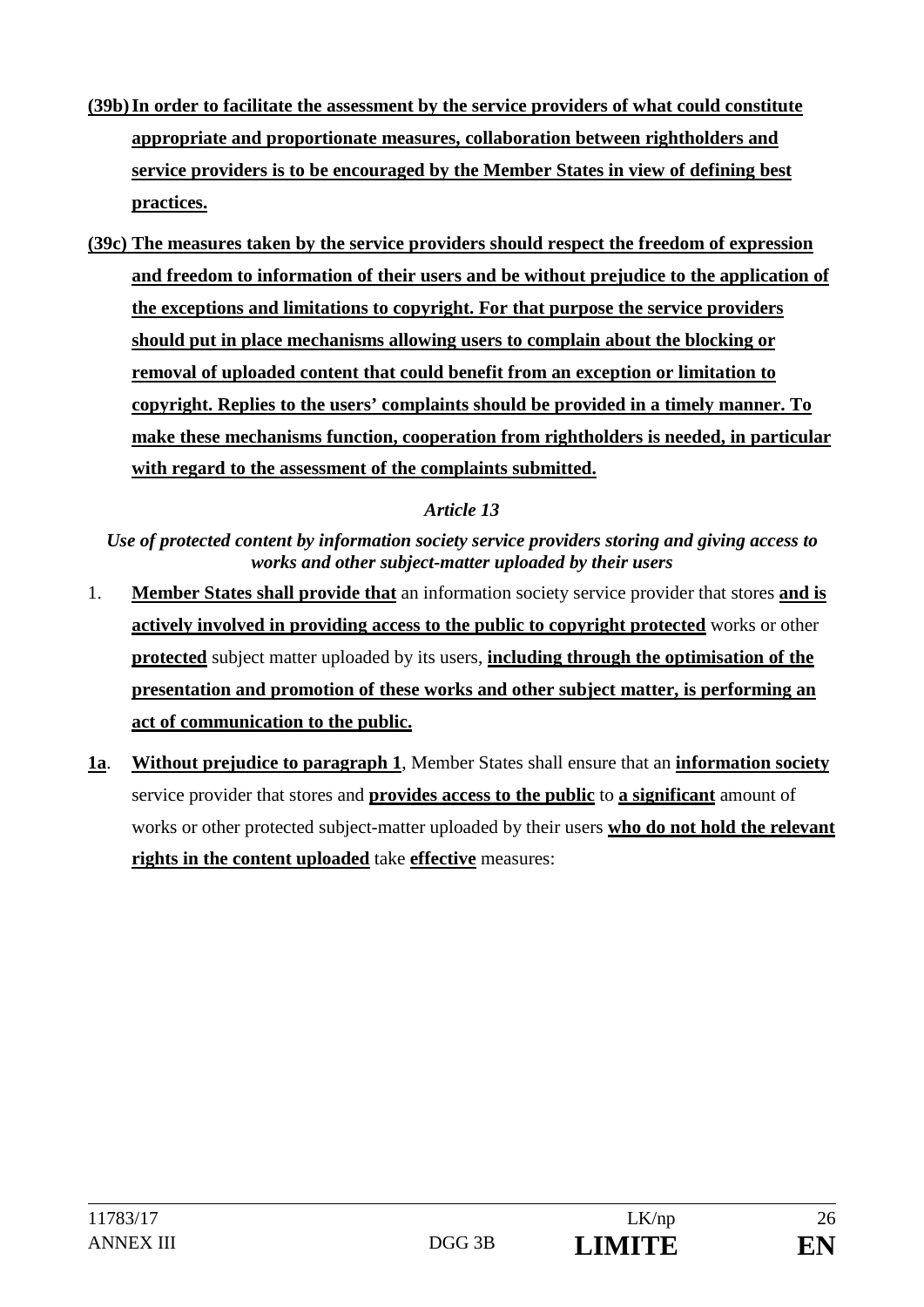- a) to ensure the functioning of agreements concluded with rightholders for the use of their works or other subject-matter; or
- b) **in the absence of an agreement,** to prevent the availability on their services of works or other subject-matter identified by rightholders. **[…]**

**The measures shall be applied by the information society service providers at the request of rightholders to specific works and other subject-matter as identified by them. The measures shall be appropriate and proportionate, taking into account, among others, the nature of the services, the type of works or other protected subject-matter uploaded by the users of the services, the availability and costs of relevant technologies and their effectiveness in light of technological developments.** 

- **1b**. The **information society** service provider shall provide rightholders, **at their request**, with adequate information on the functioning and deployment of the measures, as well as, when relevant, adequate reporting on the use of the works and other **protected** subject-matter.
- **1c**. **Member States shall ensure that for the purpose of the application of the measures referred to in paragraph 1a to specific works or other subject-matter of rightholders, the rightholders shall provide an information society service provider with the necessary data.**
- 2. **Member States shall ensure that the measures referred to in paragraph 1a shall be implemented by an information society service provider without prejudice to the freedom of expression and information of their users and the possibility for the users to benefit from an exception or limitation to copyright. For that purpose** the service provider shall put in place a complaint and redress mechanism that is available to users of the service in case of disputes over the **implementation** of the measures . **Complaints submitted under this mechanism shall be processed by the relevant rightholders within a reasonable period of time. The rightholder shall duly justify its decision.**